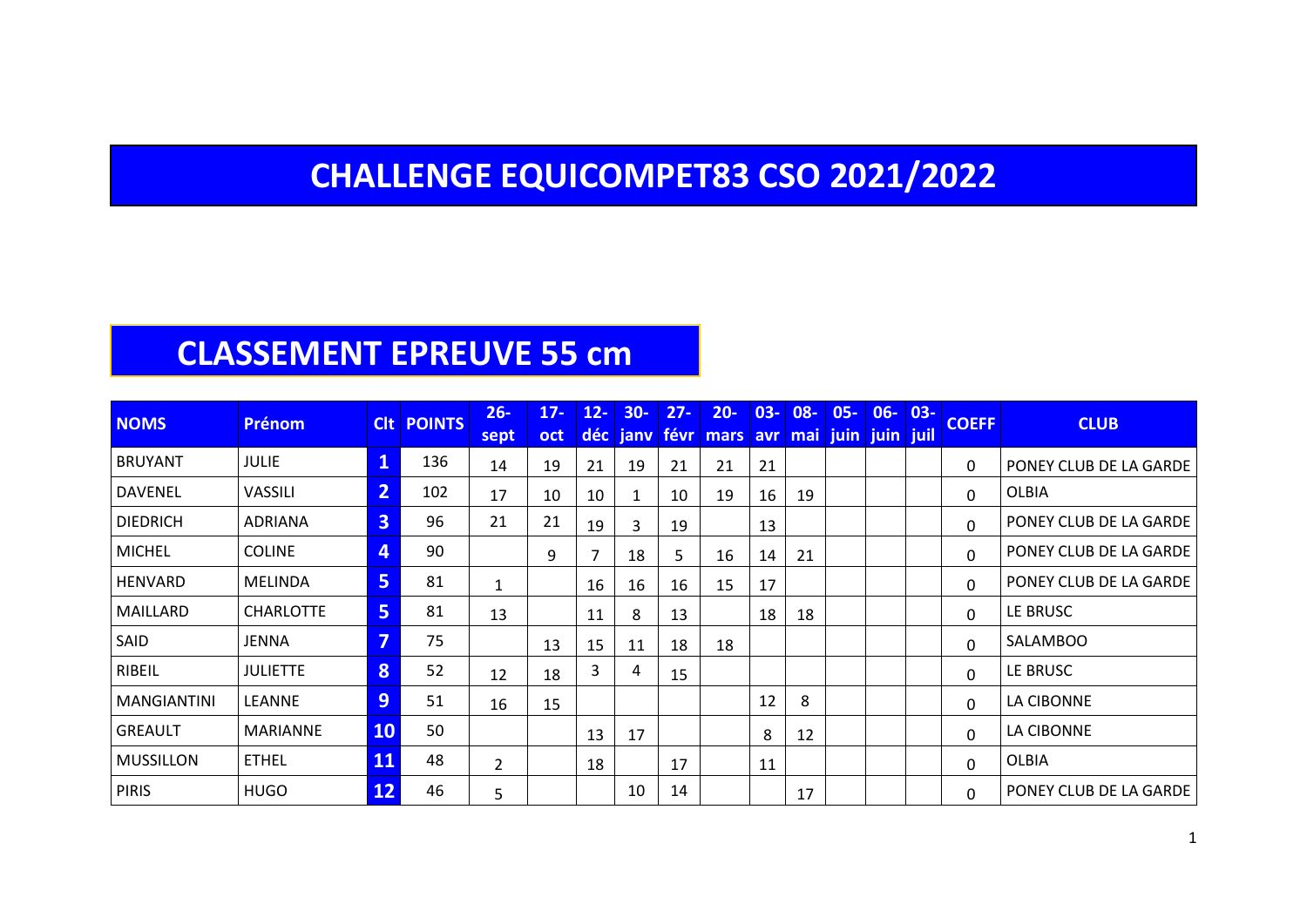| GRANDMANCHE   ELISA |                   | 13        | 44 |                |                |    |                |                |    |    |    |  |              | LA CIBONNE             |
|---------------------|-------------------|-----------|----|----------------|----------------|----|----------------|----------------|----|----|----|--|--------------|------------------------|
|                     |                   |           |    |                |                |    | 12             |                | 13 | 19 |    |  | 0            |                        |
| <b>VALETTO</b>      | <b>CLAIRE</b>     | 14        | 40 |                | 14             |    | 5              | $\overline{4}$ |    | 6  | 11 |  | 0            | PONEY CLUB DE LA GARDE |
| <b>BRUYANT</b>      | <b>JUSTINE</b>    | 15        | 32 |                |                |    |                |                | 11 | 5  | 16 |  | $\Omega$     | PONEY CLUB DE LA GARDE |
| <b>MARINO</b>       | CAMILLE           | <b>16</b> | 30 |                | 16             | 14 |                |                |    |    |    |  | 0            | <b>OLBIA</b>           |
| <b>MAGNAN</b>       | <b>ANAIS</b>      | <b>16</b> | 30 | 15             |                |    | 15             |                |    |    |    |  | 0            | LA CIBONNE             |
| <b>METAYER</b>      | SARAH             | 18        | 27 |                |                |    |                | 12             |    | 15 |    |  | 0            | PONEY CLUB DE LA GARDE |
| <b>DUBOIS</b>       | ANNE ELISABETH 19 |           | 24 |                |                | 12 |                | $\overline{3}$ |    | 9  |    |  | $\Omega$     | <b>LA CIBONNE</b>      |
| <b>CHARLOIS</b>     | <b>MARIE</b>      | 20        | 22 |                |                |    | $\overline{7}$ |                |    |    | 15 |  | $\Omega$     | PONEY CLUB DE LA GARDE |
| <b>GAUTIER</b>      | ANAELLE           | 21        | 21 |                |                |    | 21             |                |    |    |    |  | 0            | LA CIBONNE             |
| CAILLARD            | <b>LUCILE</b>     | 21        | 21 | $\overline{4}$ |                |    |                |                | 17 |    |    |  | 0            | LE BRUSC               |
| <b>OUDET</b>        | <b>FLORENCE</b>   | 23        | 20 |                | 6              |    |                |                | 14 |    |    |  | 0            | LA CIBONNE             |
| PLACAUD             | <b>JULIE</b>      | 24        | 19 | 19             |                |    |                |                |    |    |    |  | 0            | LE BRUSC               |
| DEFFENU             | <b>STEFFI</b>     | 24        | 19 |                | $\overline{7}$ |    |                | 9              |    | 3  |    |  | $\Omega$     | PONEY CLUB DE LA GARDE |
| <b>BERTELLO</b>     | <b>JOY</b>        | 24        | 19 |                |                |    |                |                | 3  | 10 | 6  |  | 0            | LE BRUSC               |
| <b>COLBOIS</b>      | SOHANE            | 27        | 18 | 18             |                |    |                |                |    |    |    |  | $\Omega$     | LA CIBONNE             |
| <b>BOURRAS</b>      | LAURENCE          | 27        | 18 |                |                |    |                | 8              | 10 |    |    |  | $\Omega$     | LA CIBONNE             |
| SAMIAL              | <b>FLORA</b>      | 27        | 18 |                | 5              |    |                |                |    |    | 13 |  | $\Omega$     | LE BRUSC               |
| <b>PIRIS</b>        | <b>CLARA</b>      | 27        | 18 |                |                |    |                |                |    | 4  | 14 |  | 0            | PONEY CLUB DE LA GARDE |
| <b>BARIKI</b>       | YELINA            | 31        | 17 |                | 17             |    |                |                |    |    |    |  | 0            | <b>OLBIA</b>           |
| <b>FLAMENT</b>      | POE               | 31        | 17 |                | 11             | 6  |                |                |    |    |    |  | 0            | <b>OLBIA</b>           |
| <b>VAINGUER</b>     | <b>TESS</b>       | 31        | 17 |                |                | 17 |                |                |    |    |    |  | 0            | LE BRUSC               |
| <b>ROY</b>          | <b>EVA</b>        | 31        | 17 | 9              |                |    |                |                | 8  |    |    |  | $\mathbf{0}$ | <b>OLBIA</b>           |
| <b>SAYROUS</b>      | LOIS              | 31        | 17 |                |                |    |                |                | 7  |    | 10 |  | 0            | LE BRUSC               |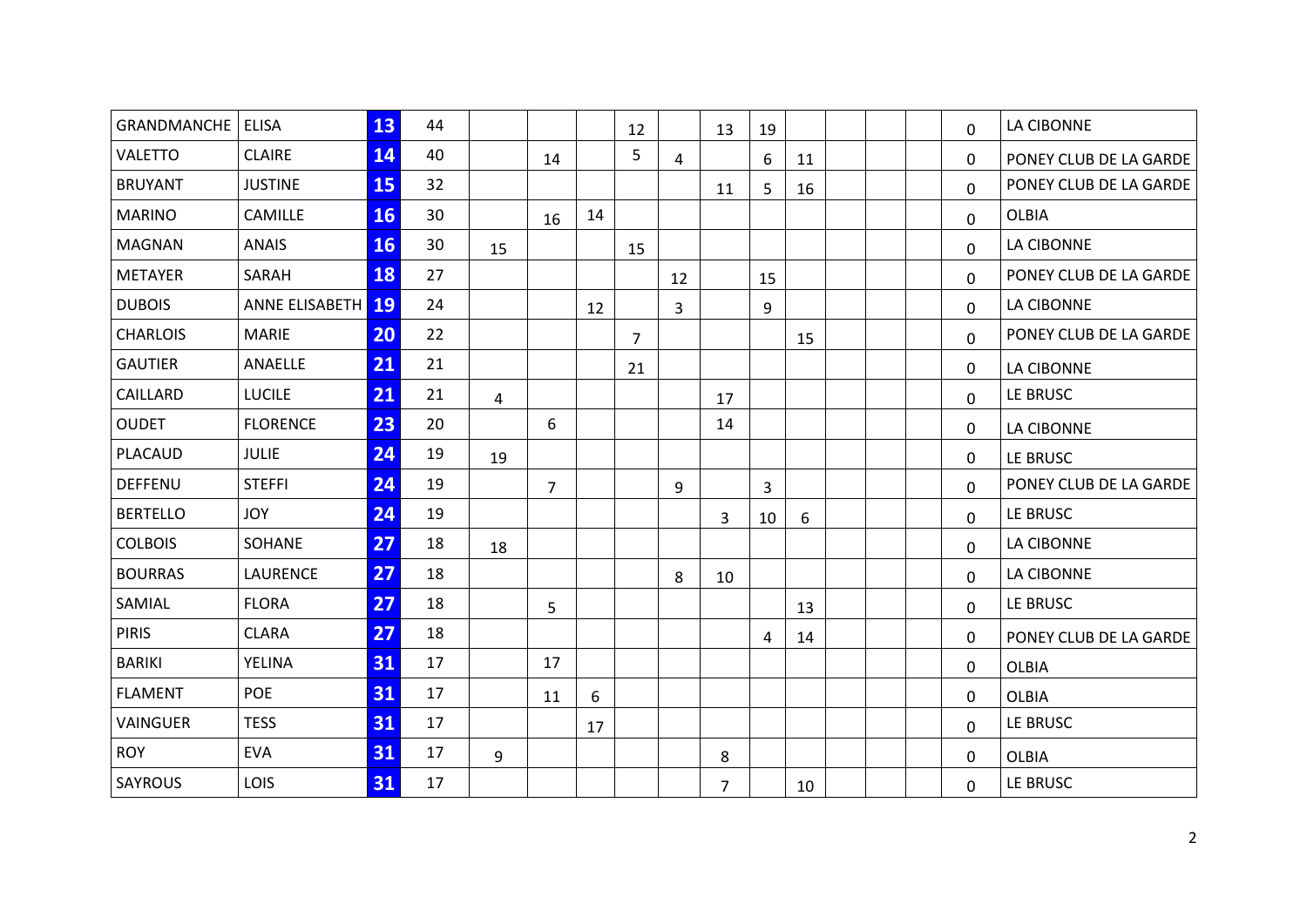| COZIC                  | <b>COLETTE</b>  | 36 | 16             |                |                |   |                | $\mathbf{1}$   | 6            |                | 9 |  | 0            | <b>LA CIBONNE</b>      |
|------------------------|-----------------|----|----------------|----------------|----------------|---|----------------|----------------|--------------|----------------|---|--|--------------|------------------------|
| <b>BRUYANT</b>         | <b>AUDREY</b>   | 37 | 15             |                |                |   |                | 11             | 4            |                |   |  | $\mathbf{0}$ | PONEY CLUB DE LA GARDE |
| <b>LEFEVRE</b>         | <b>MARINE</b>   | 37 | 15             |                |                |   |                | 6              | 9            |                |   |  | $\mathbf 0$  | <b>SALAMBOO</b>        |
| DUPONT BORGO   CAMILLE |                 | 37 | 15             |                |                | 1 | $\overline{2}$ |                | 12           |                |   |  | $\mathbf 0$  | LE BRUSC               |
| LAZZARO                | <b>STELLA</b>   | 40 | 14             |                |                |   | 14             |                |              |                |   |  | $\mathbf{0}$ | <b>LA CIBONNE</b>      |
| <b>DUROU</b>           | <b>VICKY</b>    | 41 | 13             |                |                |   | 13             |                |              |                |   |  | 0            | <b>SALAMBOO</b>        |
|                        | <b>JULIE</b>    | 42 | 12             |                | 12             |   |                |                |              |                |   |  | 0            | <b>SALAMBOO</b>        |
| <b>BROUQUIER</b>       | <b>NINA</b>     | 43 | 11             | 11             |                |   |                |                |              |                |   |  | 0            | <b>LA CIBONNE</b>      |
| <b>MORIN</b>           | LOUISE          | 43 | 11             |                | $\overline{2}$ |   | 9              |                |              |                |   |  | $\mathbf{0}$ | LA CIBONNE             |
| <b>REBUFFEL</b>        | LOUNA           | 43 | 11             | 6              |                |   |                |                | 5            |                |   |  | $\mathbf{0}$ | PONEY CLUB DE LA GARDE |
| <b>BOUGATEFF</b>       | <b>INES</b>     | 46 | 10             | 10             |                |   |                |                |              |                |   |  | 0            | LA CIBONNE             |
| <b>KAHAL</b>           | LINDSAY         | 47 | 9              |                | 4              | 5 |                |                |              |                |   |  | $\mathbf 0$  | LE BRUSC               |
| <b>DUESI</b>           | LEA             | 47 | 9              |                |                | 9 |                |                |              |                |   |  | 0            | <b>OLBIA</b>           |
| <b>ARNOUX</b>          | LILOU           | 47 | 8              | 8              |                |   |                |                |              |                |   |  | $\mathbf{0}$ | LA CIBONNE             |
| SANDRAS                | <b>NEISSEN</b>  | 47 | 8              |                | 8              |   |                |                |              |                |   |  | $\mathbf{0}$ | SALAMBOO               |
| <b>GARNIER</b>         | <b>ROMANE</b>   | 47 | 8              |                |                | 8 |                |                |              |                |   |  | $\mathbf{0}$ | <b>OLBIA</b>           |
| <b>ROSIER</b>          | <b>APPOLINE</b> | 47 | 8              |                |                |   |                |                | $\mathbf{1}$ | $\overline{2}$ | 5 |  | 0            | PONEY CLUB DE LA GARDE |
| <b>ROMAN</b>           | <b>MARGAUX</b>  | 53 | $\overline{7}$ | $\overline{7}$ |                |   |                |                |              |                |   |  | 0            | <b>OLBIA</b>           |
| <b>PRAUDT</b>          | <b>ELIOTT</b>   | 53 | $\overline{7}$ | 3              |                | 4 |                |                |              |                |   |  | $\mathbf{0}$ | <b>SALAMBOO</b>        |
| <b>BARDET</b>          | CARLA           | 53 | $\overline{7}$ |                |                |   |                | $\overline{7}$ |              |                |   |  | $\Omega$     | PONEY CLUB DE LA GARDE |
| <b>QUATTRINI</b>       | <b>CLARYS</b>   | 53 | $\overline{7}$ |                |                |   |                |                |              | $\overline{7}$ |   |  | $\mathbf{0}$ | <b>ECURIE DU PARC</b>  |
| <b>MORLOT</b>          | <b>THELMA</b>   | 58 | 6              |                |                |   | 6              |                |              |                |   |  | 0            | E.ENTRECOLLES          |
| DEMIRANDA              | <b>LOLITA</b>   | 58 | 4              |                |                |   |                |                |              |                | 4 |  | 0            | <b>LA CIBONNE</b>      |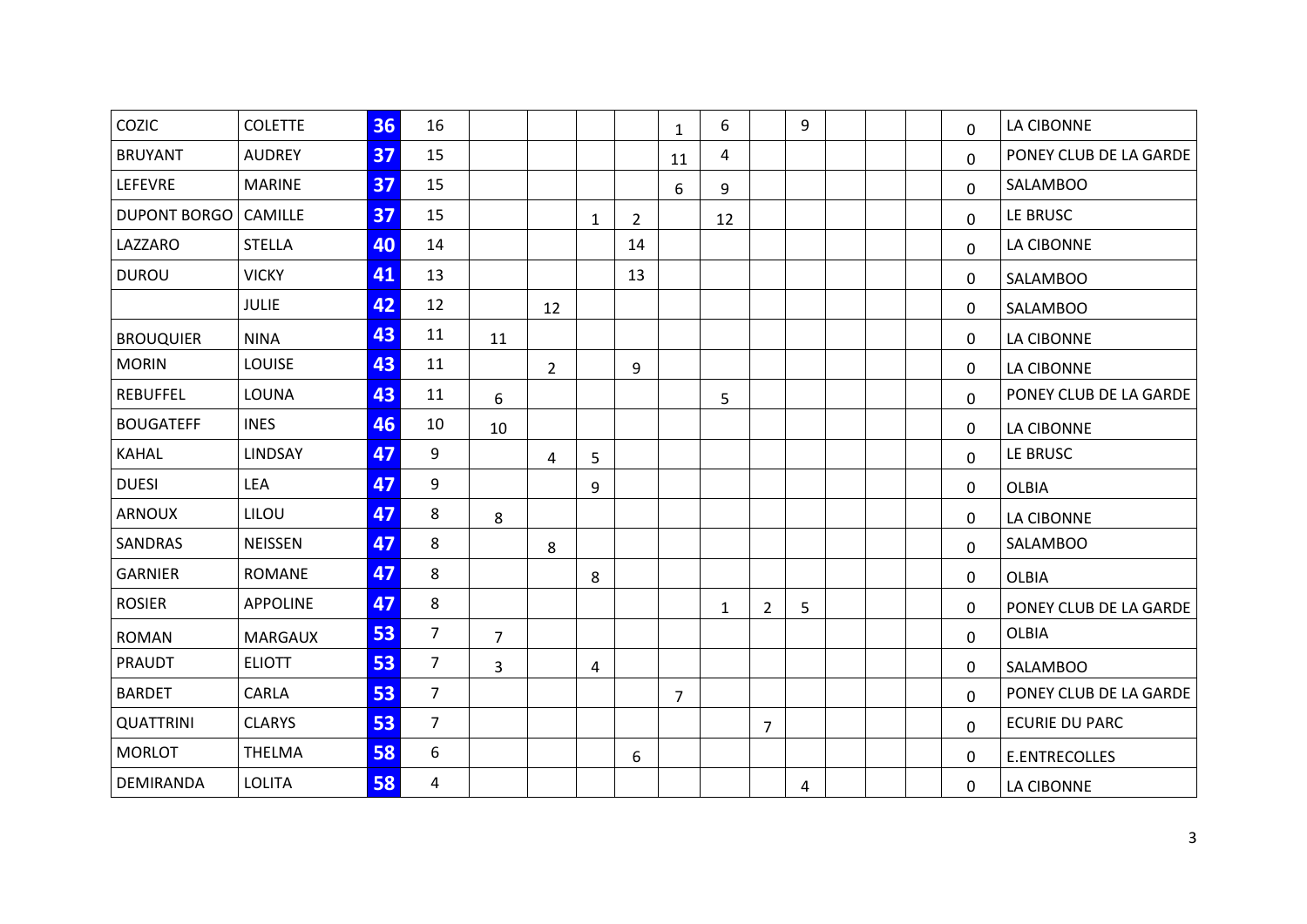| <b>LELEC</b>     | LAURENT         | 60           | 3              | 3 |        |   |   |   |  | 0 | LA CIBONNE             |
|------------------|-----------------|--------------|----------------|---|--------|---|---|---|--|---|------------------------|
| <b>BONCHE</b>    | <b>ALICE</b>    | 60           | 3              |   |        |   |   | 3 |  | 0 | <b>OLBIA</b>           |
| <b>CLOCHARD</b>  | <b>GREGOIRE</b> | 60           | $\overline{2}$ |   | ຳ<br>∠ |   |   |   |  | 0 | PONEY CLUB DE LA GARDE |
| <b>GUTIERREZ</b> | <b>CYRIANNE</b> | 63           | $\overline{2}$ |   |        | 2 |   |   |  | 0 | <b>SALAMBOO</b>        |
| <b>BARDON</b>    | MARGAUX         | 63           | $\overline{2}$ |   |        |   | 2 |   |  | 0 | LE BRUSC               |
| <b>BOUILLANT</b> | LEILA           | 67           | $\overline{2}$ |   |        |   |   | 2 |  | 0 | LE BRUSC               |
| <b>BENOIT</b>    | CHLOE           | 68           | 1              |   |        |   |   |   |  | 0 | <b>OLBIA</b>           |
| <b>CANE</b>      | MARILOU         | 68           | 1              | 1 |        |   |   |   |  | 0 | <b>SALAMBOO</b>        |
| <b>BROUQUIER</b> | <b>NINA</b>     | $70^{\circ}$ | $\mathbf{1}$   |   |        |   |   |   |  | 0 | LA CIBONNE             |
| <b>FEAT</b>      | <b>EDOUARD</b>  |              |                |   |        |   |   | 7 |  |   | LE BRUSC               |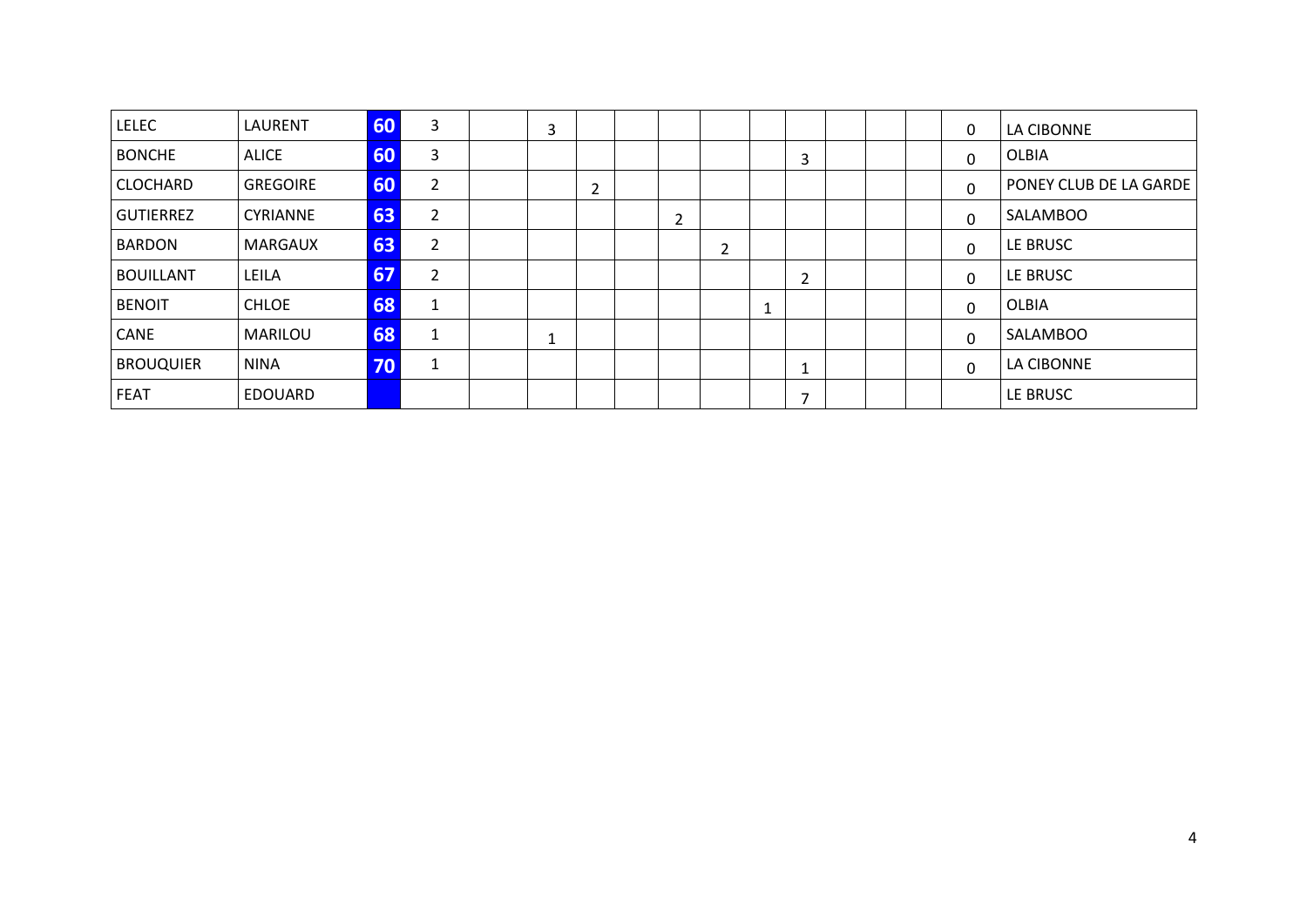# **CLASSEMENT EPREUVE 40 cm**

| <b>NOMS</b>       | <b>Prénom</b>  |                         | <b>CIt POINTS</b> | $26 -$         | $17 -$         | $12 -$         | $30 -$         | $27 -$         | $20 -$             | $03 -$         | $08 -$         |  | <b>COEFF</b> | <b>CLUB</b>            |
|-------------------|----------------|-------------------------|-------------------|----------------|----------------|----------------|----------------|----------------|--------------------|----------------|----------------|--|--------------|------------------------|
|                   |                |                         |                   | sept           | <b>oct</b>     |                |                |                | déc jany févr mars |                | avr mai        |  |              |                        |
| <b>TALBOT</b>     | <b>MARGOT</b>  | $\mathbf{1}$            | 14                | $\mathbf{1}$   | $\overline{2}$ | $\overline{2}$ | $\overline{2}$ | $\mathbf{1}$   | $\overline{2}$     | $\overline{2}$ | $\overline{2}$ |  | $\Omega$     | LE BRUSC               |
| <b>BARDET</b>     | <b>CARLA</b>   | $\overline{\mathbf{1}}$ | 14                | $\overline{2}$ | $\overline{2}$ | $\overline{2}$ |                | $\overline{2}$ | $\overline{2}$     | $\overline{2}$ | $\overline{2}$ |  | 0            | PONEY CLUB DE LA GARDE |
| <b>MALIDE</b>     | <b>MAEVA</b>   | 3                       | 12                | $\mathbf{1}$   | $\overline{2}$ | $\mathbf{1}$   | $\overline{2}$ | $\mathbf{1}$   | $\overline{2}$     | $\overline{2}$ | 1              |  | 0            | LE BRUSC               |
| <b>PAPALIA</b>    | <b>GIULIA</b>  | 4                       | 8                 |                | $\mathbf{1}$   | $\mathbf{1}$   | $\overline{2}$ | 1              | $\mathbf{1}$       | $\mathbf{1}$   | 1              |  | $\Omega$     | LE BRUSC               |
| <b>THIL</b>       | ABEILLE        | 5                       | $\overline{7}$    | $\mathbf{1}$   | $\overline{2}$ | 1              | $\mathbf{1}$   |                |                    |                | $\overline{2}$ |  | 0            | <b>CIBONNE</b>         |
| <b>MAZZA</b>      | <b>REBECCA</b> | $6 \overline{6}$        | 6                 |                | $\overline{2}$ | $\overline{2}$ | $\mathbf{1}$   |                | $\mathbf{1}$       |                |                |  | 0            | <b>CIBONNE</b>         |
| <b>BERNARD</b>    | <b>TESS</b>    | $6 \overline{6}$        | 6                 |                |                | $\mathbf{1}$   | $\overline{2}$ | 2              | $\mathbf{1}$       |                |                |  | 0            | LE BRUSC               |
| <b>BRUYANT</b>    | <b>JUSTINE</b> | $6 \overline{6}$        | 6                 | $\overline{2}$ | 1              | $\mathbf{1}$   |                |                |                    | $\mathbf{1}$   | 1              |  | 0            | PONEY CLUB DE LA GARDE |
| <b>ARCANGIOLI</b> | <b>FLORA</b>   | $6\phantom{1}$          | 6                 |                |                | $\mathbf{1}$   | $\mathbf{1}$   | 1              | 1                  | 1              | 1              |  | 0            | <b>OLBIA</b>           |
| DELEDALLE         | CASSANDRE      | $6 \overline{6}$        | 6                 | $\mathbf{1}$   | 1              | 1              |                |                |                    | $\overline{2}$ | 1              |  | 0            | LE BRUSC               |
| <b>ROSSARI</b>    | LOLA           | 11                      | 5                 |                | $\overline{2}$ | $\overline{2}$ |                |                | $\mathbf{1}$       |                |                |  | $\Omega$     | LE BRUSC               |
| <b>CAILLAT</b>    | <b>EMMA</b>    | 11                      | 5                 |                |                | $\mathbf{1}$   | $\overline{2}$ | 1              | 1                  |                |                |  | $\Omega$     | <b>OLBIA</b>           |
| <b>MARINO</b>     | CAMILLE        | 11                      | 5                 | $\mathbf{1}$   | $\mathbf{1}$   |                | $\mathbf{1}$   |                | $\mathbf{1}$       |                | 1              |  | 0            | <b>OLBIA</b>           |
| <b>METAYER</b>    | SARAH          | 14                      | 4                 | $\overline{2}$ | $\mathbf{1}$   |                | $\mathbf{1}$   |                |                    |                |                |  | 0            | PONEY CLUB DE LA GARDE |
| <b>BRUYANT</b>    | <b>AUDREY</b>  | 14                      | 4                 | $\mathbf{1}$   |                | $\mathbf{1}$   | $\overline{2}$ |                |                    |                |                |  | $\Omega$     | PONEY CLUB DE LA GARDE |
| <b>TAGLIARINI</b> | <b>SIENNA</b>  | 14                      | 4                 |                | $\mathbf{1}$   | 1              | $\mathbf{1}$   | 1              |                    |                |                |  | $\Omega$     | <b>OLBIA</b>           |
| <b>BADALUCCO</b>  | <b>NIKHITA</b> | 14                      | 4                 |                |                |                | $\overline{2}$ |                | $\overline{2}$     |                |                |  |              | PONEY CLUB DE LA GARDE |
| <b>BERTELLO</b>   | <b>JOY</b>     | 14                      | 4                 | $\mathbf{1}$   |                |                |                | $\mathbf{1}$   | $\mathbf{1}$       | $\mathbf{1}$   |                |  | $\mathbf{0}$ | LE BRUSC               |
| SINACORE          | LILI           | <b>19</b>               | 3                 |                | $\overline{2}$ | 1              |                |                |                    |                |                |  | $\Omega$     | <b>E.ENTRECOLLES</b>   |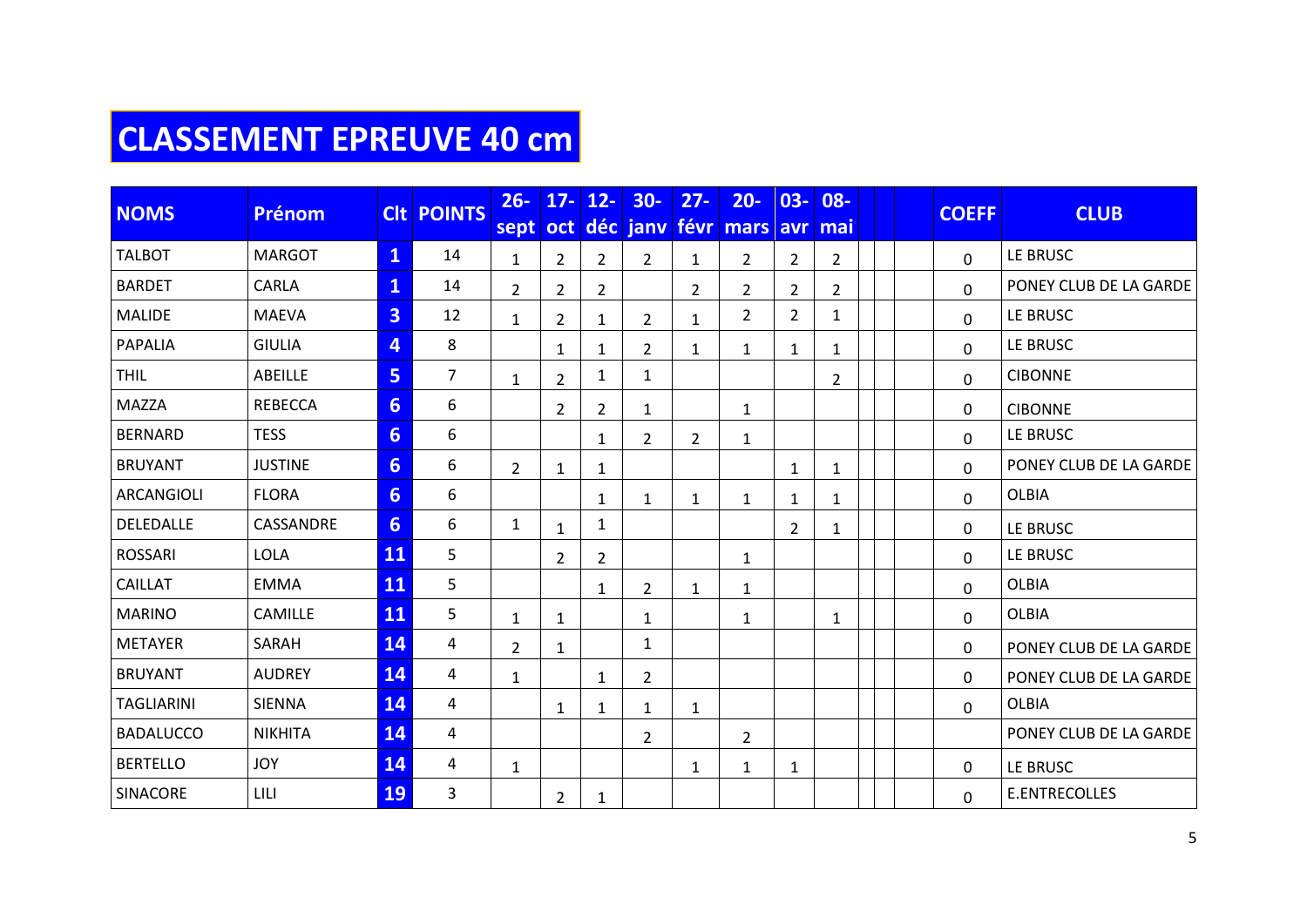| <b>THORAL</b>    | <b>CLEMENCE</b>  | 19 | $\overline{3}$ | $\mathbf{1}$   |                | $\overline{2}$ |                |              |              |              |  | 0            | <b>CIBONNE</b>         |
|------------------|------------------|----|----------------|----------------|----------------|----------------|----------------|--------------|--------------|--------------|--|--------------|------------------------|
| <b>ROSIER</b>    | <b>APPOLINE</b>  | 19 | $\overline{3}$ |                | $\mathbf{1}$   |                | $\overline{2}$ |              |              |              |  | $\mathbf{0}$ | PONEY CLUB DE LA GARDE |
| CARRATALA        | <b>NAIS</b>      | 19 | $\overline{3}$ | $\overline{2}$ |                |                |                | $\mathbf{1}$ |              |              |  | 0            | <b>CIBONNE</b>         |
| <b>MERANGER</b>  | <b>MAELYS</b>    | 19 | $\overline{3}$ | $\mathbf{1}$   |                |                | $\mathbf{1}$   | $\mathbf{1}$ |              |              |  | 0            | <b>OLBIA</b>           |
| <b>METREF</b>    | <b>SYLIA</b>     | 19 | $\overline{3}$ |                |                |                | $\overline{2}$ | $\mathbf{1}$ |              |              |  |              | <b>OLBIA</b>           |
| <b>MOREIRA</b>   | <b>CHARLOTTE</b> | 19 | $\overline{3}$ |                |                | $\overline{2}$ |                |              | $\mathbf{1}$ |              |  | 0            | LE BRUSC               |
| PROVENZANO       | LORENZO          | 26 | $\overline{3}$ |                |                | $\mathbf{1}$   | $\mathbf{1}$   |              |              | $\mathbf{1}$ |  | 0            | <b>OLBIA</b>           |
| PROVENZANO       | <b>LOUKAS</b>    | 26 | $\overline{3}$ |                |                | $\mathbf{1}$   | $\mathbf{1}$   |              |              | 1            |  | 0            | <b>OLBIA</b>           |
| <b>BARBERO</b>   | CASSY            | 26 | $\overline{3}$ |                |                |                | $\mathbf{1}$   | $\mathbf{1}$ |              | $\mathbf{1}$ |  |              | <b>CIBONNE</b>         |
| <b>TEILLET</b>   | <b>JOHANE</b>    | 29 | $\overline{2}$ | $2^{\circ}$    |                |                |                |              |              |              |  | 0            | <b>CIBONNE</b>         |
| <b>FLEURY</b>    | <b>VICTOIRE</b>  | 29 | $\overline{2}$ |                | $\overline{2}$ |                |                |              |              |              |  | $\Omega$     | E.ENTRECOLLES          |
| <b>ROUQUETTE</b> | LILOU            | 29 | $\overline{2}$ |                | $\overline{2}$ |                |                |              |              |              |  | $\mathbf 0$  | E.ENTRECOLLES          |
| NICOLAU ARMANI   | <b>AXEL</b>      | 29 | $2^{\circ}$    |                | $\overline{2}$ |                |                |              |              |              |  | 0            | <b>SALAMBOO</b>        |
| <b>GAILLAN</b>   | <b>CHARLOTTE</b> | 29 | $\overline{2}$ |                | $\overline{2}$ |                |                |              |              |              |  | $\mathbf{0}$ | E.ENTRECOLLES          |
| <b>LONG</b>      | <b>JOHANNA</b>   | 29 | $\overline{2}$ | $\mathbf{1}$   |                | $\mathbf{1}$   |                |              |              |              |  | 0            | <b>CIBONNE</b>         |
| <b>REGALET</b>   | <b>CLARA</b>     | 29 | $\overline{2}$ | $\mathbf{1}$   |                | $\mathbf{1}$   |                |              |              |              |  | 0            | <b>OLBIA</b>           |
| <b>BENOIT</b>    | <b>CHLOE</b>     | 29 | $\overline{2}$ |                | $\mathbf{1}$   | $\mathbf{1}$   |                |              |              |              |  | 0            | <b>OLBIA</b>           |
| <b>DROIN</b>     | GAYLORD          | 29 | $\overline{2}$ |                | 1              | $\mathbf{1}$   |                |              |              |              |  | 0            | E.ENTRECOLLES          |
| <b>URBAIN</b>    | LEANNE           | 29 | $\overline{2}$ |                |                | $\mathbf{1}$   |                | $\mathbf{1}$ |              |              |  | 0            | <b>OLBIA</b>           |
| <b>VILLIER</b>   | AMBRE            | 29 | $\overline{2}$ |                |                |                | $\mathbf{1}$   | $\mathbf{1}$ |              |              |  |              | <b>OLBIA</b>           |
| <b>MANCHON</b>   | LILY             | 29 | $\overline{2}$ |                | $\mathbf{1}$   |                |                |              | $\mathbf{1}$ |              |  | 0            | LE BRUSC               |
| <b>AUBANEL</b>   | <b>KELYA</b>     | 29 | $\overline{2}$ |                |                |                |                | $\mathbf{1}$ | 1            |              |  |              | <b>SALAMBOO</b>        |
| <b>VIALLE</b>    | <b>ILONA</b>     | 29 | $\overline{2}$ |                |                |                |                | $\mathbf{1}$ | $\mathbf{1}$ |              |  |              | <b>OLBIA</b>           |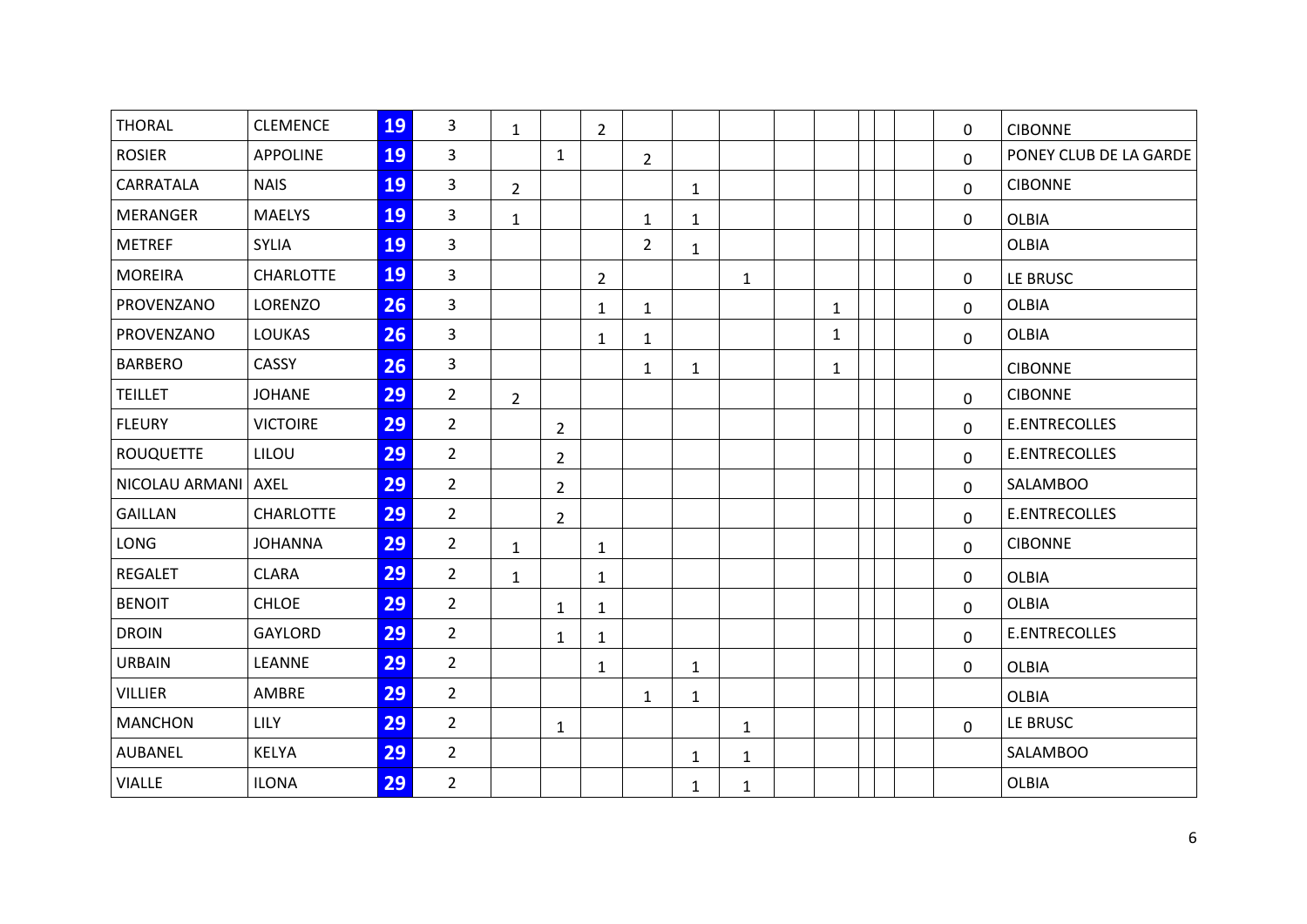| <b>MIAUX</b>      | ERIN             | 29 | $\overline{2}$ |              |              | $\mathbf{1}$ |              |              | $\mathbf{1}$ |                |  | 0            | VAL DE CAMPS           |
|-------------------|------------------|----|----------------|--------------|--------------|--------------|--------------|--------------|--------------|----------------|--|--------------|------------------------|
| <b>DE STERCK</b>  | <b>OCEANE</b>    | 29 | $\overline{2}$ |              |              | $\mathbf{1}$ |              |              | $\mathbf{1}$ |                |  | 0            | <b>VAL DE CAMPS</b>    |
| <b>DIMEO</b>      | <b>LISA</b>      | 29 | $\overline{2}$ |              |              |              | $\mathbf{1}$ |              | $\mathbf{1}$ |                |  |              | <b>OLBIA</b>           |
| PEUZIAT           | LAURA            | 29 | $\overline{2}$ |              |              |              |              | $\mathbf{1}$ | $\mathbf{1}$ |                |  |              | PONEY CLUB DE LA GARDE |
| LINDO MARTINEZ    | <b>INES</b>      | 29 | $\overline{2}$ |              |              |              |              | $\mathbf{1}$ | $\mathbf{1}$ |                |  |              | <b>OLBIA</b>           |
| <b>BROUQUIER</b>  | <b>NINA</b>      | 29 | $\overline{2}$ |              |              | $\mathbf{1}$ |              |              |              | $\mathbf{1}$   |  | 0            | <b>CIBONNE</b>         |
| <b>DRAGULJESC</b> | <b>KATARINA</b>  | 29 | $\overline{2}$ |              |              |              | $\mathbf{1}$ |              |              | $\mathbf{1}$   |  |              | <b>OLBIA</b>           |
| <b>SIMON</b>      | <b>VICTORIA</b>  | 29 | $\overline{2}$ |              |              |              |              |              | $\mathbf{1}$ | $\mathbf{1}$   |  |              | <b>OLBIA</b>           |
| <b>HERVE</b>      | AMBRE            | 29 | $\overline{2}$ |              |              |              |              |              |              | $\overline{2}$ |  |              | <b>CIBONNE</b>         |
| ARNOUX            | VALENTINE        | 52 | $\mathbf{1}$   | $\mathbf{1}$ |              |              |              |              |              |                |  | 0            | LE BRUSC               |
| SABATY            | LIVIA            | 52 | $\mathbf{1}$   | $\mathbf{1}$ |              |              |              |              |              |                |  | 0            |                        |
| <b>MATRAY</b>     | <b>MARIE</b>     | 52 | $\mathbf{1}$   | $\mathbf{1}$ |              |              |              |              |              |                |  | $\mathbf 0$  | LE BRUSC               |
| RIBEIL            | <b>JULIETTE</b>  | 52 | $\mathbf{1}$   | $\mathbf{1}$ |              |              |              |              |              |                |  | 0            | LE BRUSC               |
| <b>ROY</b>        | <b>EVA</b>       | 52 | $\mathbf{1}$   | $\mathbf{1}$ |              |              |              |              |              |                |  | 0            | <b>OLBIA</b>           |
| <b>ROLLET</b>     | <b>JULIA</b>     | 52 | $\mathbf{1}$   |              | $\mathbf{1}$ |              |              |              |              |                |  | 0            | <b>CIBONNE</b>         |
| MAILLARD          | <b>CHARLOTTE</b> | 52 | $\mathbf{1}$   |              | $\mathbf{1}$ |              |              |              |              |                |  | 0            | LE BRUSC               |
| <b>VIZIALE</b>    | <b>GARANCE</b>   | 52 | $\mathbf{1}$   |              | $\mathbf{1}$ |              |              |              |              |                |  | 0            | <b>OLBIA</b>           |
| GRANDMANCHE       | <b>ELISA</b>     | 52 | $\mathbf{1}$   |              | 1            |              |              |              |              |                |  | $\mathbf{0}$ | <b>CIBONNE</b>         |
| VANBORE           | <b>MILAN</b>     | 52 | $\mathbf{1}$   |              | $\mathbf{1}$ |              |              |              |              |                |  | 0            | E.ENTRECOLLES          |
| LEFEVRE           | <b>MARINE</b>    | 52 | $\mathbf{1}$   |              | $\mathbf{1}$ |              |              |              |              |                |  | 0            | <b>SALAMBOO</b>        |
| <b>NICOLAU</b>    | LUDMYLA          | 52 | $\mathbf{1}$   |              | $\mathbf{1}$ |              |              |              |              |                |  | 0            | <b>OLBIA</b>           |
| <b>BENOIT</b>     | <b>MANON</b>     | 52 | $\mathbf{1}$   |              | 1            |              |              |              |              |                |  | $\mathbf{0}$ | <b>OLBIA</b>           |
| LEPLEY            | SARAH            | 52 | $\mathbf{1}$   |              | $\mathbf{1}$ |              |              |              |              |                |  | 0            | <b>OLBIA</b>           |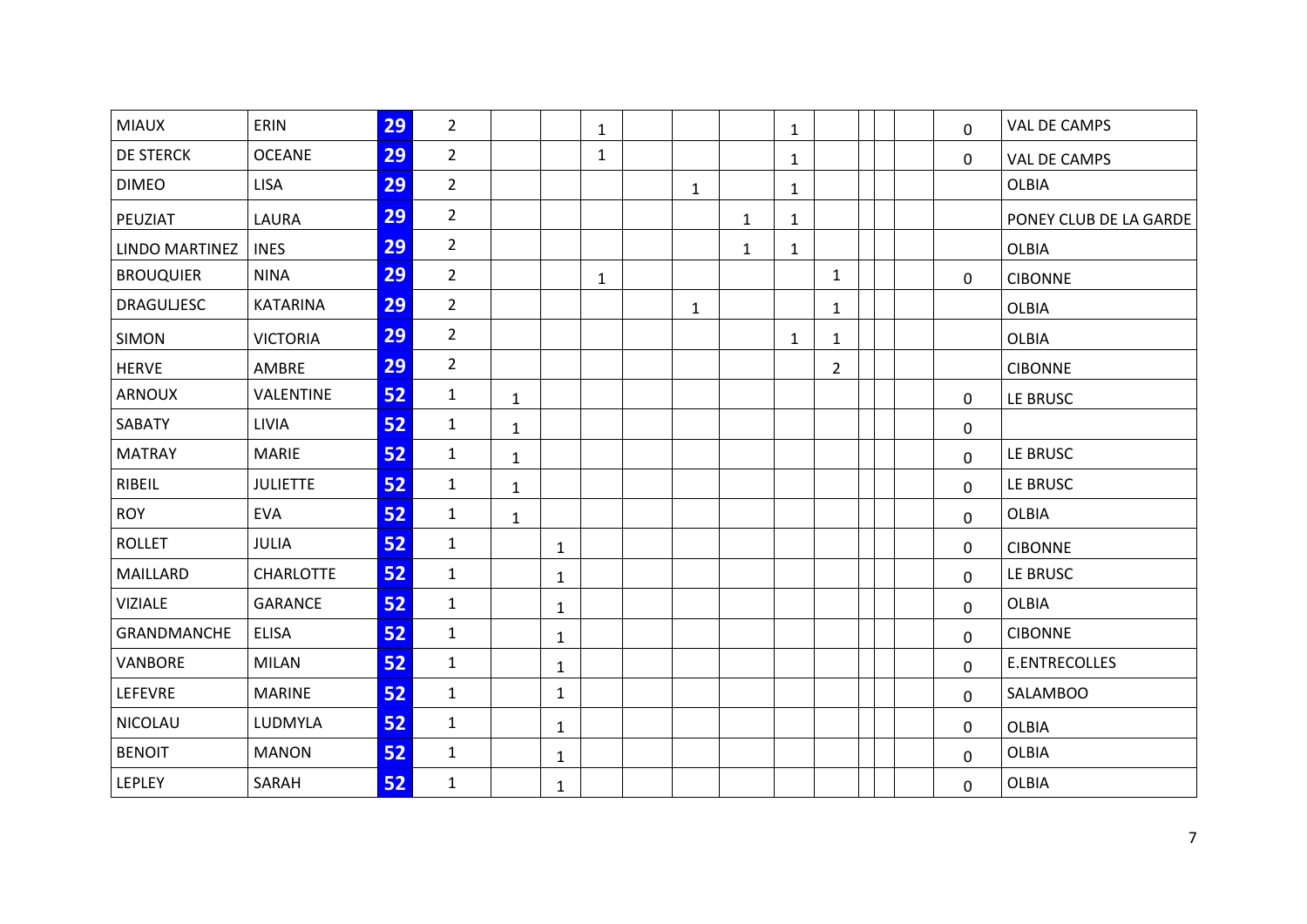| <b>RIDDE</b>     | <b>LINA</b>       | 52 | $\mathbf{1}$ |  | $\mathbf{1}$ |              |              |              |              |  | 0           | <b>E.ENTRECOLLES</b>   |
|------------------|-------------------|----|--------------|--|--------------|--------------|--------------|--------------|--------------|--|-------------|------------------------|
| <b>IBERTI</b>    | C'IAN             | 52 | $\mathbf{1}$ |  | $\mathbf{1}$ |              |              |              |              |  | 0           | <b>OLBIA</b>           |
| <b>FIORRUCCI</b> | LILY              | 52 | $\mathbf{1}$ |  | $\mathbf{1}$ |              |              |              |              |  | 0           | E.ENTRECOLLES          |
| <b>BARRALLON</b> | <b>PAULINE</b>    | 52 | $\mathbf{1}$ |  |              | $\mathbf{1}$ |              |              |              |  | $\mathbf 0$ | <b>CIBONNE</b>         |
| LIMANA           | <b>MARGAUX</b>    | 52 | $\mathbf{1}$ |  |              | $\mathbf{1}$ |              |              |              |  |             | LES CRINS D'AR         |
| <b>POULAIN</b>   | <b>AGATHE</b>     | 52 | $\mathbf{1}$ |  |              | $\mathbf{1}$ |              |              |              |  |             | <b>CIBONNE</b>         |
| <b>DIOSDADO</b>  | <b>MADELINE</b>   | 52 | $\mathbf{1}$ |  |              | $\mathbf{1}$ |              |              |              |  |             | <b>CIBONNE</b>         |
| <b>DIOSDADO</b>  | <b>ILENA</b>      | 52 | $\mathbf{1}$ |  |              | $\mathbf{1}$ |              |              |              |  |             | <b>CIBONNE</b>         |
| <b>THIRE</b>     | <b>LILIROSE</b>   | 52 | $\mathbf{1}$ |  |              | $\mathbf{1}$ |              |              |              |  |             | <b>OLBIA</b>           |
| <b>FRANZETTI</b> | LORENA            | 52 | $\mathbf{1}$ |  |              | 1            |              |              |              |  |             | <b>CIBONNE</b>         |
| <b>DUBOIS</b>    | ANNE ELISABETH 52 |    | $\mathbf{1}$ |  |              | $\mathbf{1}$ |              |              |              |  |             | <b>E.ENTRECOLLES</b>   |
| <b>BIRDE</b>     | <b>FIDJI</b>      | 52 | $\mathbf{1}$ |  |              | $\mathbf{1}$ |              |              |              |  |             | <b>CIBONNE</b>         |
| <b>HENVARD</b>   | <b>MELINDA</b>    | 52 | $\mathbf{1}$ |  |              | $\mathbf{1}$ |              |              |              |  |             | PONEY CLUB DE LA GARDE |
| <b>MARIN</b>     | <b>EVA</b>        | 52 | $\mathbf{1}$ |  |              |              | $\mathbf{1}$ |              |              |  |             | <b>SALAMBOO</b>        |
| <b>PORTAL</b>    | <b>JOHANNA</b>    | 52 | $\mathbf{1}$ |  |              |              | $\mathbf{1}$ |              |              |  |             | <b>OLBIA</b>           |
| <b>KREMPF</b>    | <b>ANNA</b>       | 52 | $\mathbf{1}$ |  |              |              | $\mathbf{1}$ |              |              |  |             | <b>SALAMBOO</b>        |
| <b>GUTIERREZ</b> | <b>CYRIANNE</b>   | 52 | $\mathbf{1}$ |  |              |              | $\mathbf{1}$ |              |              |  |             | <b>SALAMBOO</b>        |
|                  | CHARLINE          | 52 | $\mathbf{1}$ |  |              |              | $\mathbf{1}$ |              |              |  |             | <b>CIBONNE</b>         |
|                  | <b>SIBILLE</b>    | 52 | $\mathbf{1}$ |  |              |              |              | $\mathbf{1}$ |              |  |             | <b>SALAMBOO</b>        |
| <b>MERANGER</b>  | <b>MAELYS</b>     | 52 | $\mathbf{1}$ |  |              |              |              | $\mathbf{1}$ |              |  |             | <b>OLBIA</b>           |
| <b>GUELLEC</b>   | <b>ROSE</b>       | 52 | $\mathbf{1}$ |  |              |              |              |              | $\mathbf{1}$ |  |             | <b>OLBIA</b>           |
| RUIZ             | <b>CHARLIE</b>    | 52 | 1            |  |              |              |              |              | $\mathbf{1}$ |  |             | PONEY CLUB DE LA GARDE |
| <b>DOBROTINE</b> | NASTASYA          | 52 | $\mathbf{1}$ |  |              |              |              |              | $\mathbf{1}$ |  |             | <b>ECURIE DU PARC</b>  |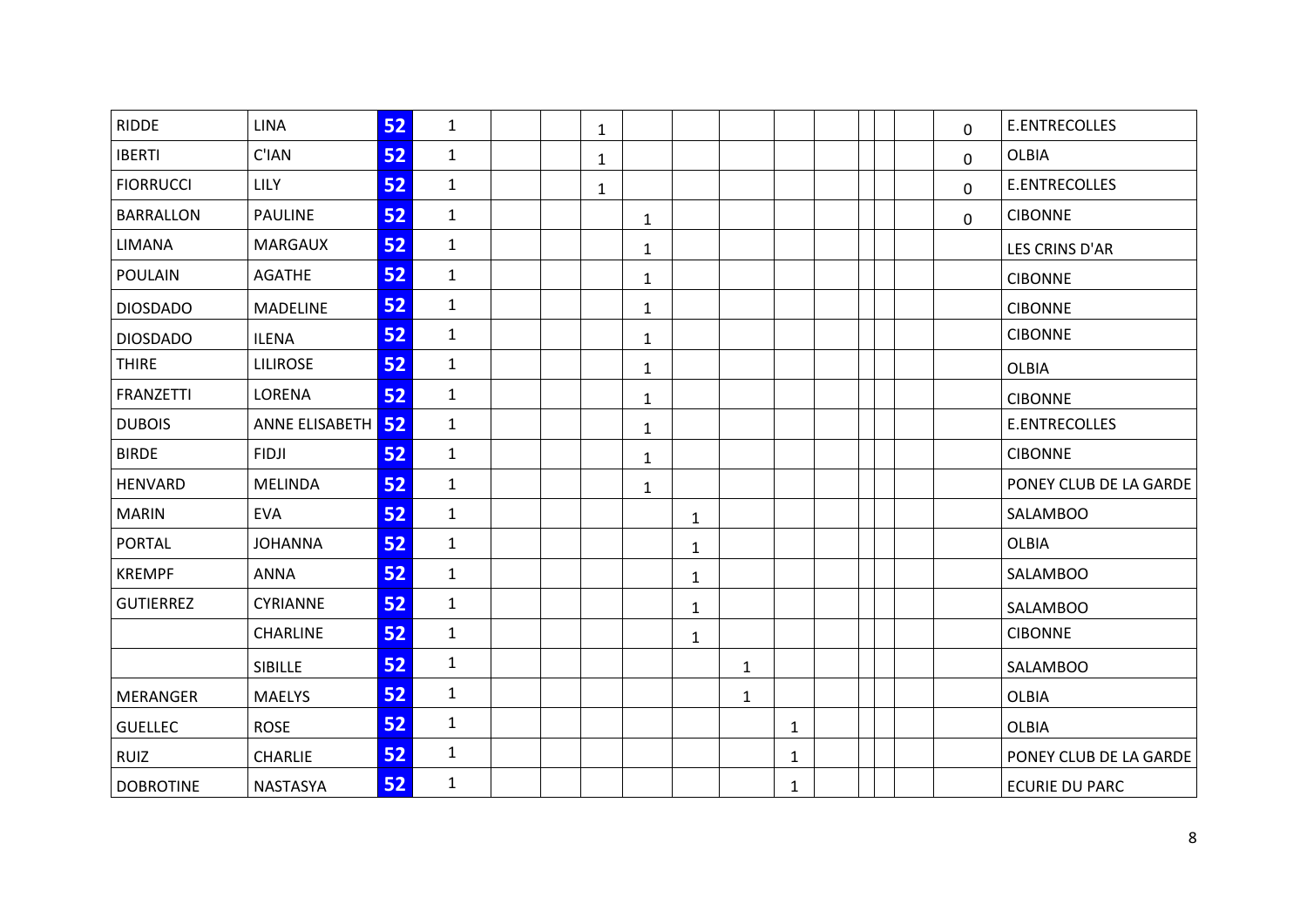| <b>EGERIC</b>  | LILY         | 52 |  |  |  |  |    |  | OLBIA                         |
|----------------|--------------|----|--|--|--|--|----|--|-------------------------------|
| <b>FRILOUX</b> | LOU          | 52 |  |  |  |  | л. |  | <b>CIBONNE</b>                |
| <b>SOHIER</b>  | AMANDINE     | 52 |  |  |  |  |    |  | <b>PONEY CLUB DE LA GARDE</b> |
| DANZEL         | <b>MANON</b> | 52 |  |  |  |  |    |  | OLBIA                         |
| <b>NIVELLO</b> | MALLAURY     | 52 |  |  |  |  |    |  | <b>OLBIA</b>                  |
| <b>DI MEO</b>  | <b>LISA</b>  | 52 |  |  |  |  |    |  | <b>OLBIA</b>                  |

# **CLASSEMENT EPREUVE 0,70 m**

| <b>NOMS</b>      | Prénom          |                | <b>CIt POINTS</b> | $26 -$<br>sept | $17 -$<br><b>oct</b> | $12 -$ | $30 -$ | $27 -$ | $20 -$<br>déc jany févr mars avr | $03 -$ | 08-<br>mai |  | <b>COEFF</b> | <b>CLUB</b>            |
|------------------|-----------------|----------------|-------------------|----------------|----------------------|--------|--------|--------|----------------------------------|--------|------------|--|--------------|------------------------|
| THIBEAU          | <b>MARIE</b>    |                | 143               | 21             | 19                   | 19     | 19     | 12     | 13                               | 19     | 21         |  | $\Omega$     | PONEY CLUB DE LA GARDE |
| <b>HUGUES</b>    | LANA            | $\overline{2}$ | 134               | 16             | 9                    | 21     | 18     | 19     | 17                               | 17     | 17         |  | 0            | PONEY CLUB DE LA GARDE |
| <b>ALONSO</b>    | <b>VICTORIA</b> | 3              | 127               | 15             | 11                   | 14     | 14     | 16     | 18                               | 21     | 18         |  | 0            | <b>OLBIA</b>           |
| <b>LORIN</b>     | <b>MARGOT</b>   | 4              | 85                | 8              | 10                   |        | 12     |        | 21                               | 15     | 19         |  | 0            | PONEY CLUB DE LA GARDE |
| <b>THOMAS</b>    | <b>LISON</b>    | 5              | 83                | 10             | 14                   | 13     | 9      | 11     | 10                               | 16     |            |  | 0            | PONEY CLUB DE LA GARDE |
| <b>GAUDIN</b>    | <b>TESS</b>     | 6              | 82                |                | 21                   |        | 21     | 21     | 19                               |        |            |  | 0            | PONEY CLUB DE LA GARDE |
| <b>ROSIER</b>    | <b>MATHILDE</b> | 7              | 62                | 7              |                      |        | 16     |        | 15                               | 13     | 11         |  | 0            | PONEY CLUB DE LA GARDE |
| LAFFERRERIE      | AMELIE          | 8              | 59                | 18             |                      | 15     |        | 8      |                                  | 18     |            |  | 0            | <b>OLBIA</b>           |
| <b>GASSIOLLE</b> | MANEA           | 9              | 51                | 19             | 18                   | 12     | 2      |        |                                  |        |            |  | 0            | <b>OLBIA</b>           |
| <b>CLOCHARD</b>  | <b>GREGOIRE</b> | <b>10</b>      | 49                | 17             |                      |        | 15     | 17     |                                  |        |            |  | 0            | PONEY CLUB DE LA GARDE |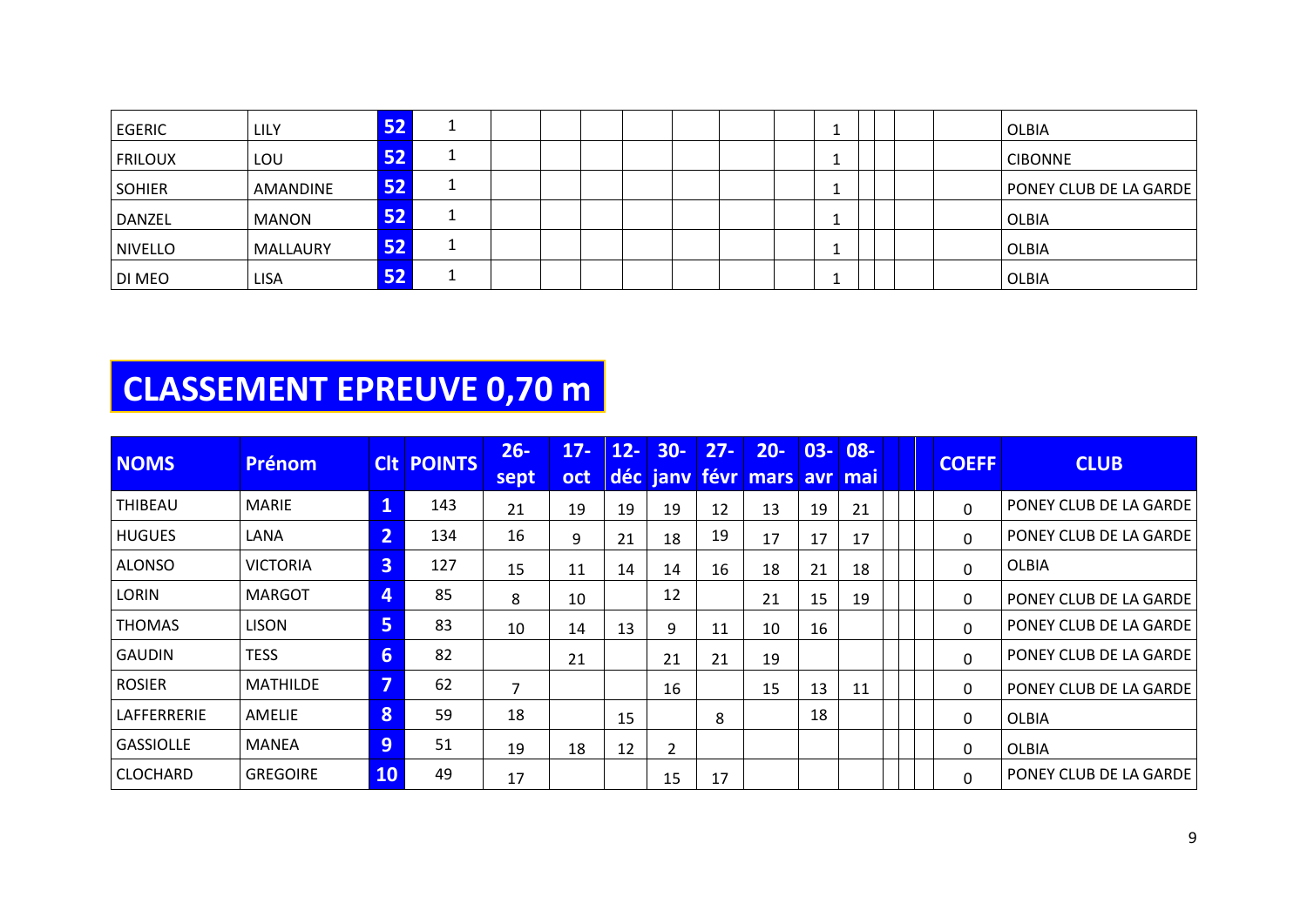| <b>BEUILLE</b> | <b>CHLOE</b>      | 11 | 47 | 14             | 15             | 16             |              | $\overline{2}$ |              |    |    |  | 0            | <b>OLBIA</b>           |
|----------------|-------------------|----|----|----------------|----------------|----------------|--------------|----------------|--------------|----|----|--|--------------|------------------------|
| <b>AGUADO</b>  | CARLA             | 11 | 47 |                |                | 10             | 11           |                |              | 14 | 12 |  | 0            | <b>CIBONNE</b>         |
| <b>HENRI</b>   | LOU ANN           | 13 | 44 |                | 12             |                |              | 18             | 14           |    |    |  | 0            | <b>CIBONNE</b>         |
| <b>ROGERE</b>  | <b>FLORA</b>      | 14 | 43 |                | 8              | 9              | 8            | $\overline{7}$ |              | 11 |    |  | $\mathbf 0$  | <b>OLBIA</b>           |
| LEDU           | <b>MARIE</b>      | 15 | 34 | 13             | $\overline{4}$ | 17             |              |                |              |    |    |  | $\mathbf{0}$ | <b>SALAMBOO</b>        |
| <b>ROBERT</b>  | <b>JADE</b>       | 15 | 34 |                | 16             |                | 5            | $\mathbf{1}$   | 3            | 4  | 5  |  | 0            | <b>OLBIA</b>           |
| <b>DARD</b>    | <b>MARGAUX</b>    | 17 | 33 |                |                |                | 4            | 10             | 9            | 10 |    |  | $\mathbf 0$  | <b>OLBIA</b>           |
| <b>BONAN</b>   | <b>AMAURY</b>     | 18 | 31 |                |                |                |              | 15             | 16           |    |    |  | 0            | <b>CIBONNE</b>         |
| <b>BARIKI</b>  | YELINA            | 19 | 30 |                |                |                | 17           |                |              |    | 13 |  | 0            | <b>OLBIA</b>           |
| RENAULD        | <b>TEDDY</b>      | 20 | 28 | 11             | 17             |                |              |                |              |    |    |  | 0            | SALAMBOO               |
| <b>MAGNAN</b>  | <b>ANAIS</b>      | 21 | 25 |                |                |                | 13           |                | 12           |    |    |  | $\Omega$     | <b>CIBONNE</b>         |
| <b>MORALY</b>  | <b>OSCAR</b>      | 22 | 19 |                |                | 18             |              |                | $\mathbf{1}$ |    |    |  | $\mathbf 0$  | ETALON/PAPILLON        |
| <b>GAMBA</b>   | <b>ILONA</b>      | 23 | 18 |                |                | 4              |              | 14             |              |    |    |  | 0            | PONEY CLUB DE LA GARDE |
| GRANDMANCHE    | <b>ELISA</b>      | 23 | 18 |                |                |                |              | 4              | 6            |    | 8  |  | 0            | <b>CIBONNE</b>         |
| <b>GREAULT</b> | MARIANNE          | 23 | 18 |                |                |                |              |                |              | 9  | 9  |  | 0            | <b>CIBONNE</b>         |
| <b>PETIT</b>   | <b>LUCAS</b>      | 26 | 16 | $\overline{3}$ |                |                |              | 13             |              |    |    |  | $\mathbf 0$  | <b>CIBONNE</b>         |
| <b>DUBOIS</b>  | ANNE ELISABETH 26 |    | 16 |                |                |                |              |                |              |    | 16 |  | 0            | <b>CIBONNE</b>         |
| <b>COLBOIS</b> | SOHANE            | 28 | 15 |                |                | 11             |              |                |              |    | 4  |  | 0            | <b>CIBONNE</b>         |
| <b>FEAT</b>    | <b>EMMA</b>       | 28 | 15 |                |                |                |              |                |              |    | 15 |  | $\mathbf 0$  | LE BRUSC               |
| LABOUREAU      | CHLOE             | 30 | 14 | 6              |                |                |              |                | 8            |    |    |  | $\mathbf 0$  | SALAMBOO               |
| AUJEAN         | <b>PAULINE</b>    | 30 | 14 |                |                | $\overline{2}$ | $\mathbf{1}$ |                | 11           |    |    |  | 0            | <b>CIBONNE</b>         |
| <b>VIZIALE</b> | <b>INES</b>       | 30 | 14 |                |                |                |              |                |              |    | 14 |  | 0            | <b>OLBIA</b>           |
| VACCHINO       | LUNA              | 33 | 13 |                | 13             |                |              |                |              |    |    |  | 0            | <b>OLBIA</b>           |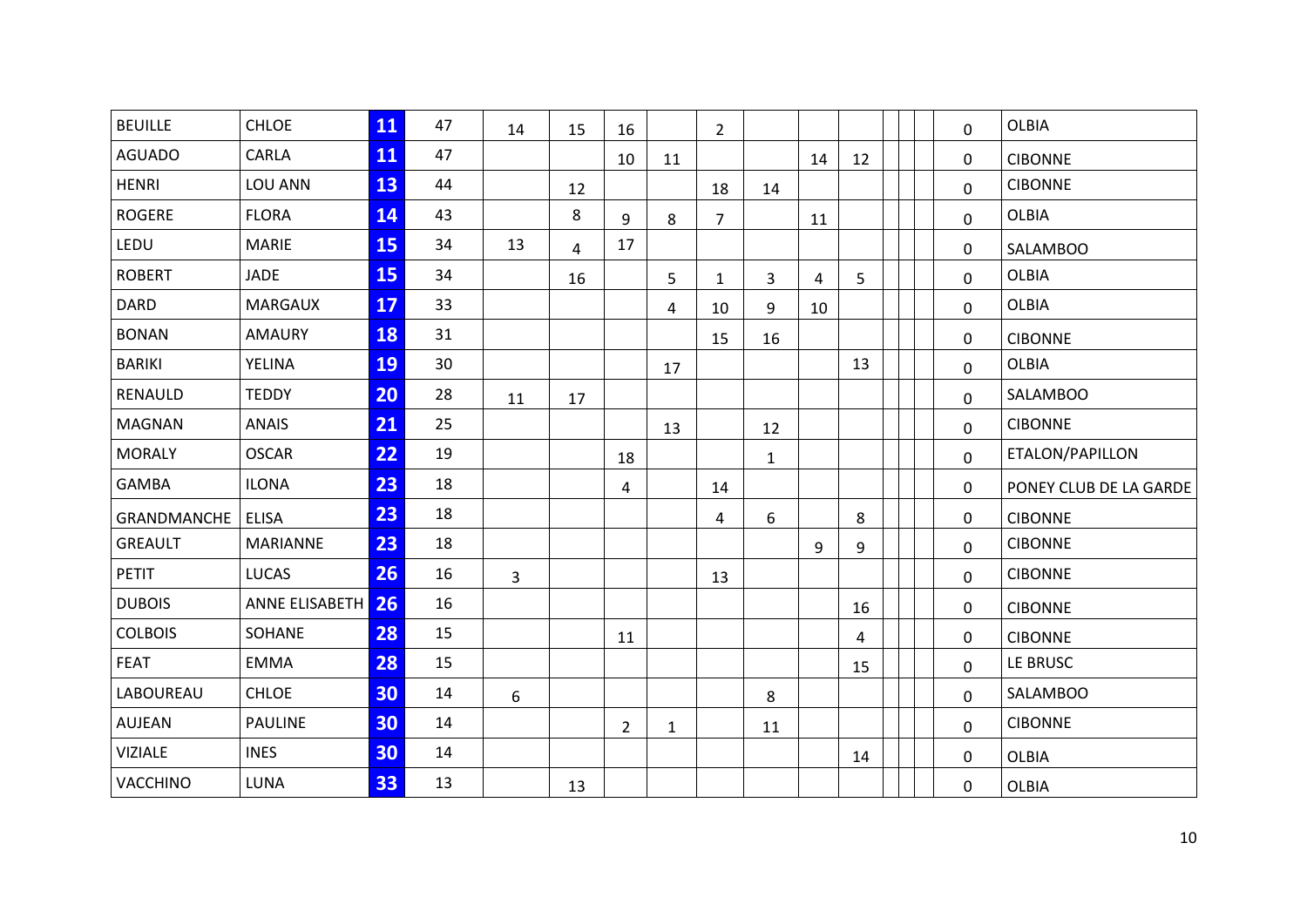| PLACAUD               | <b>JULIE</b>    | 34 | 12             | 12             |                |                |                |              |                |                |                |  | 0            | LE BRUSC               |
|-----------------------|-----------------|----|----------------|----------------|----------------|----------------|----------------|--------------|----------------|----------------|----------------|--|--------------|------------------------|
| <b>MORIN</b>          | LOUISE          | 34 | 12             |                | $\overline{2}$ |                | 10             |              |                |                |                |  | 0            | <b>CIBONNE</b>         |
| CARMOUZE              | ALEXANDRA       | 34 | 12             | $\overline{2}$ | $\mathbf{1}$   | 6              |                | $\mathbf{3}$ |                |                |                |  | 0            | <b>SALAMBOO</b>        |
| <b>MORLOT</b>         | THELMA          | 34 | 12             |                |                |                | $\overline{7}$ |              | 5              |                |                |  | $\mathbf 0$  | E.ENTRECOLLES          |
| <b>BENOIT LOPEZ</b>   | <b>ZOE</b>      | 34 | 12             |                |                |                |                |              |                | 12             |                |  | $\mathbf{0}$ | <b>CIBONNE</b>         |
| <b>ROMANO</b>         | <b>LUCILLE</b>  | 39 | 10             | 9              |                | $\mathbf{1}$   |                |              |                |                |                |  | 0            | <b>SALAMBOO</b>        |
| WICKERSHEIMER   DIANE |                 | 39 | 10             | 4              |                |                | 6              |              |                |                |                |  | 0            | PONEY CLUB DE LA GARDE |
| <b>KREMPF</b>         | SWANN           | 39 | 10             | 5              |                |                |                | 5            |                |                |                |  | $\mathbf 0$  | <b>SALAMBOO</b>        |
| <b>MICHEL</b>         | <b>JULIE</b>    | 39 | 10             |                |                | $\overline{7}$ |                |              |                | $\overline{3}$ |                |  | 0            | VAL DE CAMPS           |
| <b>BRUYANT</b>        | <b>ELSA</b>     | 39 | 10             |                |                |                |                |              |                |                | 10             |  | 0            | PONEY CLUB DE LA GARDE |
| <b>BOUGATEFF</b>      | <b>INES</b>     | 44 | 9              |                | 6              | 3              |                |              |                |                |                |  | 0            | <b>CIBONNE</b>         |
| <b>GAUTIER</b>        | ANAELLE         | 44 | 9              |                |                |                |                | 9            |                |                |                |  | 0            | <b>CIBONNE</b>         |
| <b>OUDET</b>          | <b>FLORENCE</b> | 44 | 9              |                |                |                |                |              | $\overline{2}$ | 7              |                |  | 0            | <b>CIBONNE</b>         |
| LAPIERRE              | <b>ROSELLA</b>  | 47 | 8              |                |                | 8              |                |              |                |                |                |  | 0            | <b>CIBONNE</b>         |
| MAILLARD              | <b>OCEANE</b>   | 47 | 8              |                |                |                |                |              |                | 8              |                |  | 0            | <b>OLBIA</b>           |
| <b>BROUQUIER</b>      | <b>NINA</b>     | 49 | $\overline{7}$ |                | $\overline{7}$ |                |                |              |                |                |                |  | 0            | <b>CIBONNE</b>         |
| LAZZARO               | <b>STELLA</b>   | 49 | $\overline{7}$ |                |                |                |                |              | $\overline{7}$ |                |                |  | 0            | <b>CIBONNE</b>         |
| <b>FABREGUETTES</b>   | <b>MURIEL</b>   | 49 | $\overline{7}$ |                |                |                |                |              |                |                | $\overline{7}$ |  | 0            | PONEY CLUB DE LA GARDE |
| <b>FONTANA</b>        | <b>EVANE</b>    | 52 | 6              |                |                |                |                | 6            |                |                |                |  | $\mathbf{0}$ | <b>CIBONNE</b>         |
| <b>AUDIN</b>          | LOU             | 52 | 6              |                |                |                |                |              |                | 6              |                |  | $\mathbf 0$  | VAL DE CAMPS           |
| <b>DUESI</b>          | LEA             | 52 | 6              |                |                |                |                |              |                |                | 6              |  | 0            | <b>OLBIA</b>           |
| <b>FORTOUL</b>        | <b>AMANDINE</b> | 55 | 5              |                | 5              |                |                |              |                |                |                |  | 0            | <b>CIBONNE</b>         |
| <b>MONTET</b>         | <b>VIOLETTE</b> | 55 | 5              |                |                | 5              |                |              |                |                |                |  | 0            | ETALON/PAPILLON        |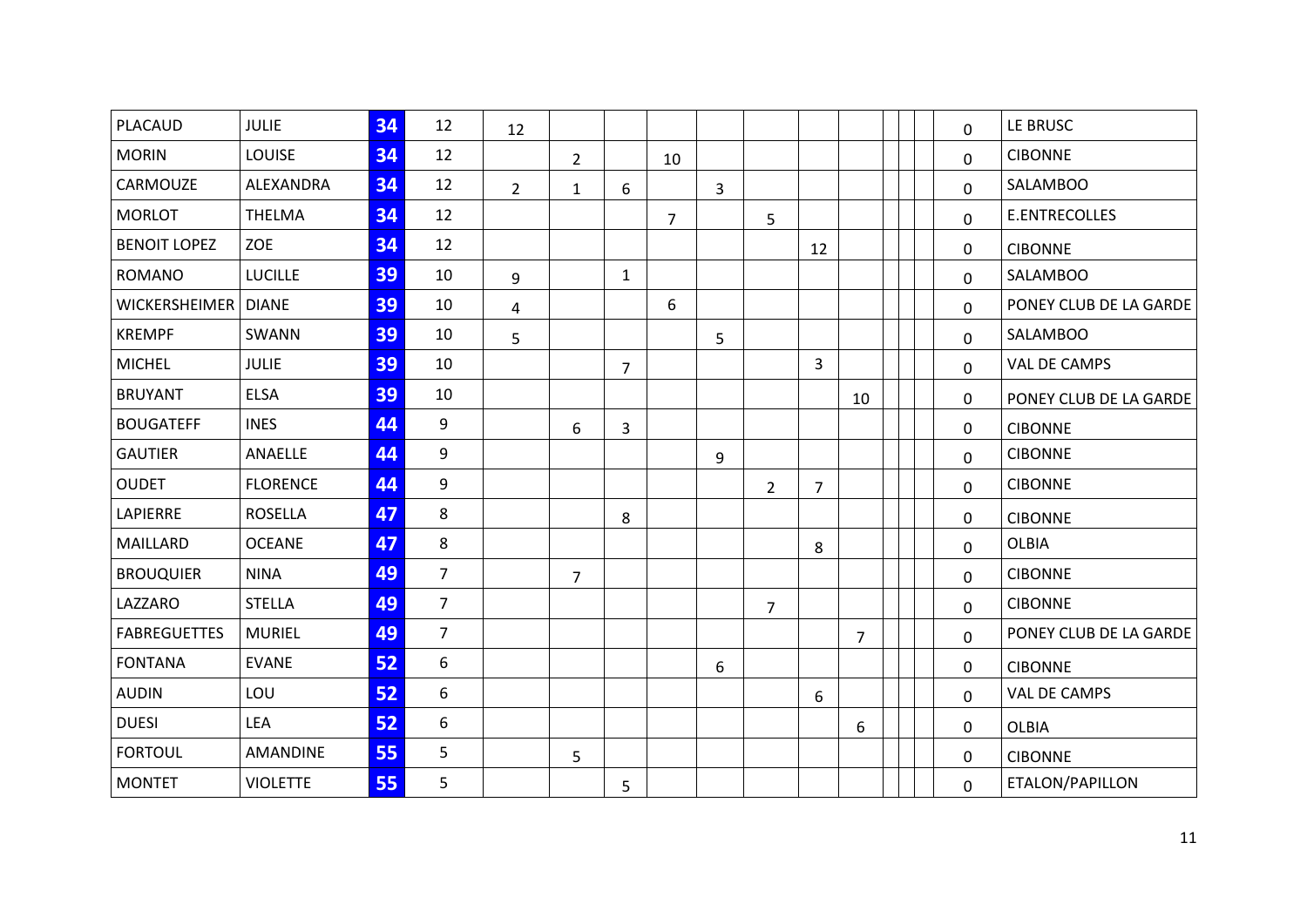| <b>GUSTIN</b>    | <b>MANON</b>    | 55 | 5 |   |   |   |   | 5 |   |  | 0            | <b>OLBIA</b>   |
|------------------|-----------------|----|---|---|---|---|---|---|---|--|--------------|----------------|
| <b>CALLENE</b>   | MATHILDE        | 58 | 4 |   |   |   | 4 |   |   |  | $\mathbf{0}$ | SALAMBOO       |
| <b>LELEC</b>     | CONSTANCE       | 59 | 3 |   | 3 |   |   |   |   |  | $\Omega$     | <b>CIBONNE</b> |
| <b>NEISSEN</b>   | SANDRAS         | 60 | 3 |   |   | 3 |   |   |   |  | 0            | SALAMBOO       |
| EGGENSPIELER     | <b>BLANDINE</b> | 60 | 3 |   |   |   |   |   | 3 |  | $\Omega$     | <b>CIBONNE</b> |
| <b>BEN SARH</b>  | <b>STELLA</b>   | 62 | 2 |   |   |   |   | 2 |   |  | $\mathbf{0}$ | VAL DE CAMPS   |
| <b>DURAND</b>    | <b>OCEANE</b>   | 62 | 2 |   |   |   |   |   | 2 |  | $\mathbf{0}$ | OLBIA          |
| <b>BOULAGNON</b> | <b>LINE</b>     | 64 |   | ◢ |   |   |   |   |   |  | $\Omega$     | OLBIA          |
| <b>BAILLEUL</b>  | <b>JOELLE</b>   | 64 | 1 |   |   |   |   |   |   |  | $\mathbf{0}$ | OLBIA          |
| <b>PEYRON</b>    | <b>CHLOE</b>    | 64 |   |   |   |   |   |   |   |  | $\Omega$     | OLBIA          |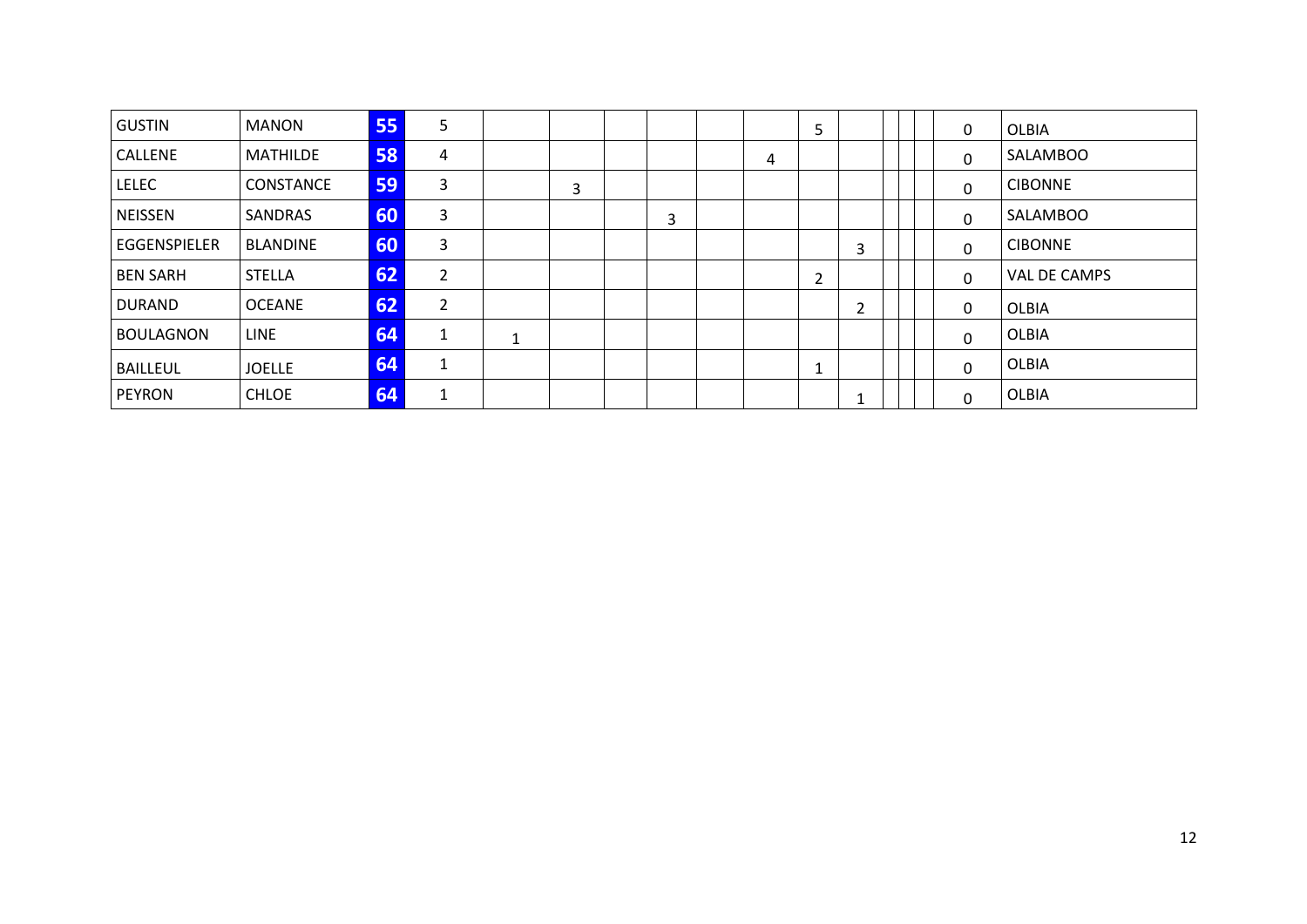# **CLASSEMENT EPREUVE 85 cm**

| <b>NOMS</b><br><b>Prénom</b> |                   |                         | <b>CIt POINTS</b> | $26 -$         | $17 -$         | $12 -$ | $30-$    | $27 -$         | $20 -$   | $03 -$         | 08- |  | <b>COEFF</b> | <b>CLUB</b>            |
|------------------------------|-------------------|-------------------------|-------------------|----------------|----------------|--------|----------|----------------|----------|----------------|-----|--|--------------|------------------------|
|                              |                   |                         |                   | sept           | oct            |        | déc janv | févr           | mars avr |                | mai |  |              |                        |
| <b>ROBERT</b>                | <b>JADE</b>       | $\overline{\mathbf{1}}$ | 139               | 21             | 21             | 13     | 21       | 10             | 21       | 14             | 18  |  | $\Omega$     | <b>OLBIA</b>           |
| <b>ROGERE</b>                | <b>FLORA</b>      | $\overline{2}$          | 103               | 11             | 19             | 18     | 14       | 9              |          | 13             | 19  |  | 0            | <b>OLBIA</b>           |
| <b>DARD</b>                  | <b>MARGAUX</b>    | $\overline{3}$          | 92                | 17             | 11             | 6      | 11       | 17             | 12       | 4              | 14  |  | 0            | <b>OLBIA</b>           |
| <b>CREUS</b>                 | <b>CHRISTELLE</b> | 4                       | 87                | 6              | 10             | 16     | 8        | $\overline{7}$ | 16       | 11             | 13  |  | 0            | <b>OLBIA</b>           |
| <b>SARTORI</b>               | LOUNA             | 5                       | 78                | 12             |                | 17     | 16       | 15             | 18       |                |     |  | 0            | SALAMBOO               |
| <b>OUDOT</b>                 | <b>COLINE</b>     | 6 <sup>1</sup>          | 73                | 1              | 14             | 14     | 19       | 12             | 13       |                |     |  | 0            | <b>OLBIA</b>           |
| RENAULD                      | <b>TEDDY</b>      | $\overline{7}$          | 70                | 13             |                | 19     |          | 19             | 19       |                |     |  | 0            | <b>SALAMBOO</b>        |
| <b>FLAMENT</b>               | <b>POE</b>        | 8                       | 67                | 18             |                | 3      |          | 14             | 15       |                | 17  |  | 0            | OLBIA                  |
| <b>AGUADO</b>                | CARLA             | 9                       | 65                |                | 17             | 12     | 6        |                |          | 21             | 9   |  | 0            | <b>CIBONNE</b>         |
| CARMOUZE                     | ALEXANDRA         | <b>10</b>               | 62                | 8              | 13             | 11     | 13       |                | 17       |                |     |  | 0            | <b>SALAMBOO</b>        |
| LEDU                         | <b>MARIE</b>      | 11                      | 48                | 15             | 12             | 21     |          |                |          |                |     |  | 0            | <b>SALAMBOO</b>        |
| MAILLARD                     | <b>OCEANE</b>     | 11                      | 48                |                | $\mathbf{1}$   | 9      |          |                | 14       | 8              | 16  |  | 0            | <b>OLBIA</b>           |
| <b>FARRUGIA</b>              | CAROLINE          | 13                      | 47                | $\overline{7}$ | $\overline{7}$ | 10     |          |                | 5        | $\overline{7}$ | 11  |  | 0            | <b>CIBONNE</b>         |
| <b>BRUYANT</b>               | <b>ELSA</b>       | 14                      | 45                | 4              | 6              | 15     |          | 4              | 10       | 6              |     |  | 0            | PONEY CLUB DE LA GARDE |
| <b>PETIT</b>                 | <b>LUCAS</b>      | <b>15</b>               | 42                | 16             | 16             |        |          | $\overline{2}$ |          |                | 8   |  | 0            | <b>CIBONNE</b>         |
| <b>LELEC</b>                 | CONSTANCE         | <b>16</b>               | 38                | $\overline{2}$ |                | 5      | 4        | 18             |          | 9              |     |  | 0            | <b>CIBONNE</b>         |
| <b>ROMAND</b>                | <b>EMMA</b>       | 17                      | 37                | 5              |                |        |          | 8              | 3        |                | 21  |  | 0            | <b>OLBIA</b>           |
| <b>FORNIER</b>               | <b>CELESTE</b>    | <b>18</b>               | 34                |                |                |        | 17       |                |          | 17             |     |  | 0            | <b>ECURIES DU PARC</b> |
| <b>PAYET</b>                 | <b>NOEMIE</b>     | <b>19</b>               | 33                | 9              |                | 8      |          | 16             |          |                |     |  | 0            | <b>OLBIA</b>           |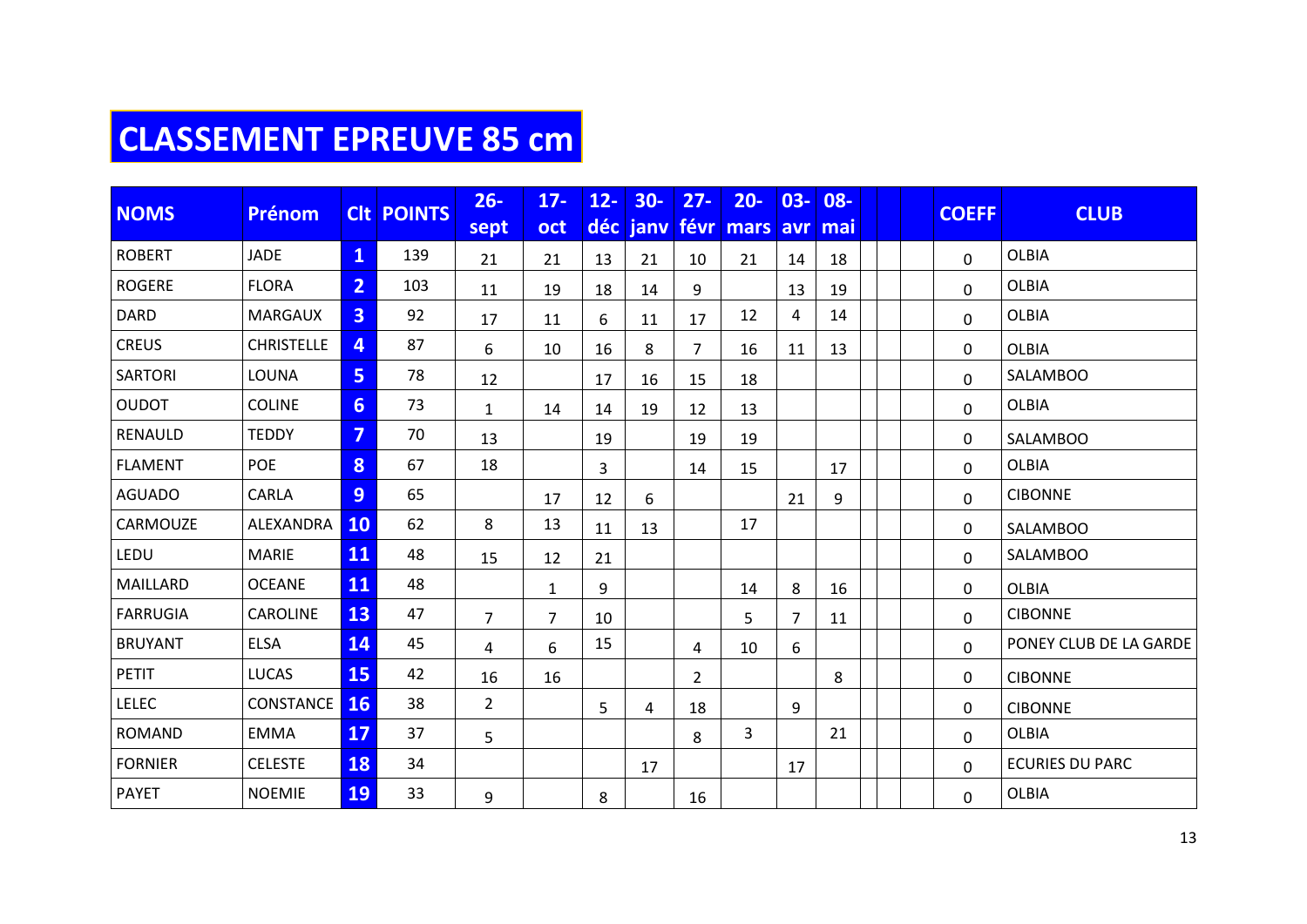| LE YONDRE        | <b>CLEMENT</b>  | 20 | 30 |    |                | $\overline{2}$ | 12 |              | 4              | 12           |    |  | $\mathbf 0$  | <b>OLBIA</b>           |  |  |
|------------------|-----------------|----|----|----|----------------|----------------|----|--------------|----------------|--------------|----|--|--------------|------------------------|--|--|
| <b>HENRI</b>     | LOU ANN         | 21 | 28 | 10 | $\overline{2}$ |                |    |              |                | 16           |    |  | 0            | <b>CIBONNE</b>         |  |  |
| <b>MAGNAN</b>    | <b>ALICE</b>    | 22 | 26 |    |                |                |    |              | 11             |              | 15 |  | 0            | <b>CIBONNE</b>         |  |  |
| <b>FONTANA</b>   | <b>EVANE</b>    | 23 | 25 |    |                |                | 18 |              | $\overline{7}$ |              |    |  | $\mathbf 0$  | <b>CIBONNE</b>         |  |  |
| SIHLE WISSEL     | <b>HANNAH</b>   | 23 | 25 |    |                |                | 5  | $\mathbf{1}$ | 6              | 3            | 10 |  | 0            | <b>OLBIA</b>           |  |  |
|                  | <b>MANON</b>    | 25 | 21 |    |                |                |    | 21           |                |              |    |  | 0            | <b>CIBONNE</b>         |  |  |
| GRANDMANCHE      | <b>ELISA</b>    | 25 | 21 |    |                |                |    |              | $\overline{2}$ | 19           |    |  | 0            | <b>CIBONNE</b>         |  |  |
| <b>BROUQUIER</b> | <b>NINA</b>     | 27 | 20 |    |                |                |    | 6            | 9              | 5            |    |  | 0            | <b>CIBONNE</b>         |  |  |
| <b>BAILLEUL</b>  | <b>JOELLE</b>   | 28 | 19 | 19 |                |                |    |              |                |              |    |  | $\mathbf 0$  | <b>OLBIA</b>           |  |  |
| <b>FORTOUL</b>   | <b>AMANDINE</b> | 29 | 18 |    | 18             |                |    |              |                |              |    |  | 0            | <b>CIBONNE</b>         |  |  |
| <b>COLBOIS</b>   | SOHANE          | 29 | 18 |    |                | $\overline{7}$ | 10 |              |                | $\mathbf{1}$ |    |  | $\mathbf{0}$ | <b>CIBONNE</b>         |  |  |
| <b>MICHEL</b>    | <b>JULIE</b>    | 29 | 18 |    |                |                |    |              |                | 18           |    |  | $\mathbf 0$  | VAL DE CAMPS           |  |  |
| COLLOMP          | <b>ELEANIC</b>  | 33 | 15 |    | 15             |                |    |              |                |              |    |  | 0            | E DES ROSS             |  |  |
| <b>BONAMY</b>    | <b>BEVERLY</b>  | 33 | 15 |    |                |                | 15 |              |                |              |    |  | 0            | <b>OLBIA</b>           |  |  |
| <b>AUDIN</b>     | LOU             | 33 | 15 |    |                |                |    |              |                | 15           |    |  | 0            | VAL DE CAMPS           |  |  |
| VOZELLE          | <b>CHLOE</b>    | 36 | 14 | 14 |                |                |    |              |                |              |    |  | $\mathbf 0$  | <b>CIBONNE</b>         |  |  |
| KILLIAN          | <b>JULIE</b>    | 37 | 13 |    | 4              |                | 9  |              |                |              |    |  | 0            | <b>CIBONNE</b>         |  |  |
| <b>IBERTI</b>    | C'IAN           | 37 | 13 |    |                |                |    | 13           |                |              |    |  | 0            | <b>OLBIA</b>           |  |  |
| FEAT             | <b>EMMA</b>     | 39 | 12 |    |                |                |    |              |                |              | 12 |  | 0            | LE BRUSC               |  |  |
| CORDOVANA        | <b>TESS</b>     | 40 | 11 |    |                |                |    | 11           |                |              |    |  | $\mathbf 0$  | <b>OLBIA</b>           |  |  |
| LOSH             | <b>AURELIE</b>  | 41 | 10 |    |                |                |    |              |                | 10           |    |  | 0            | VAL DE CAMPS           |  |  |
| <b>REBOUX</b>    | <b>JADE</b>     | 42 | 9  |    | 9              |                |    |              |                |              |    |  | $\mathbf{0}$ | E ENTRECOLLES          |  |  |
| <b>CUELLO</b>    | <b>CELINE</b>   | 43 | 8  |    | 8              |                |    |              |                |              |    |  | $\mathbf 0$  | PONEY CLUB DE LA GARDE |  |  |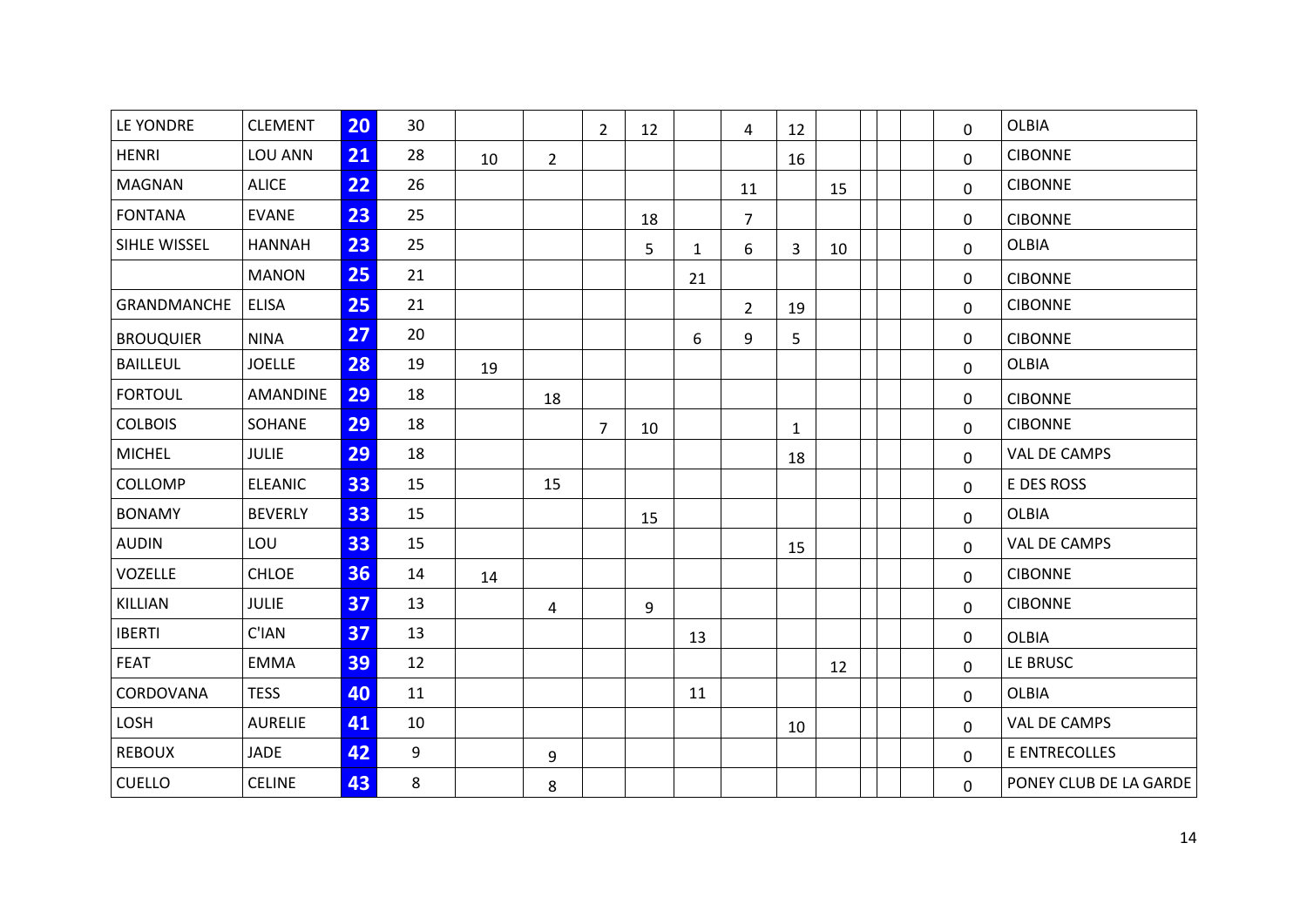| <b>MORALY</b>    | <b>OSCAR</b>   | 43 | 8 |   |   |   |   |   | 8 |  |  | $\mathbf 0$ | ETALON PAPILLON         |
|------------------|----------------|----|---|---|---|---|---|---|---|--|--|-------------|-------------------------|
| <b>BOUGATEFF</b> | <b>INES</b>    | 45 |   |   | 3 | 4 |   |   |   |  |  | $\mathbf 0$ | <b>CIBONNE</b>          |
| TUMBARELO        | <b>MARIE</b>   | 45 |   |   |   |   |   |   |   |  |  | $\mathbf 0$ | <b>SALAMBOO</b>         |
| <b>MOUTTE</b>    | <b>ESTELLE</b> | 47 | 6 |   |   |   | ь |   |   |  |  | 0           | <b>ECURIES DES ROSS</b> |
| <b>VACCHINO</b>  | LUNA           | 48 | ∍ |   | 5 |   |   |   |   |  |  | $\mathbf 0$ | OLBIA                   |
| <b>BOUTIER</b>   | AMANDINE       | 48 | ר |   |   |   |   | 5 |   |  |  | 0           | <b>ECURIES DES ROSS</b> |
| PLACAUD          | <b>JULIE</b>   | 50 | 3 | 3 |   |   |   |   |   |  |  | 0           | <b>LE BRUSC</b>         |
| <b>DAUPHIN</b>   | CASSANDRE      | 50 | 3 |   |   |   |   | 3 |   |  |  | $\Omega$    | <b>ECURIES DES ROSS</b> |
| <b>DREMGEM</b>   | AMBRE          | 52 | ∍ |   |   |   |   |   |   |  |  | 0           | VAL DE CAMPS            |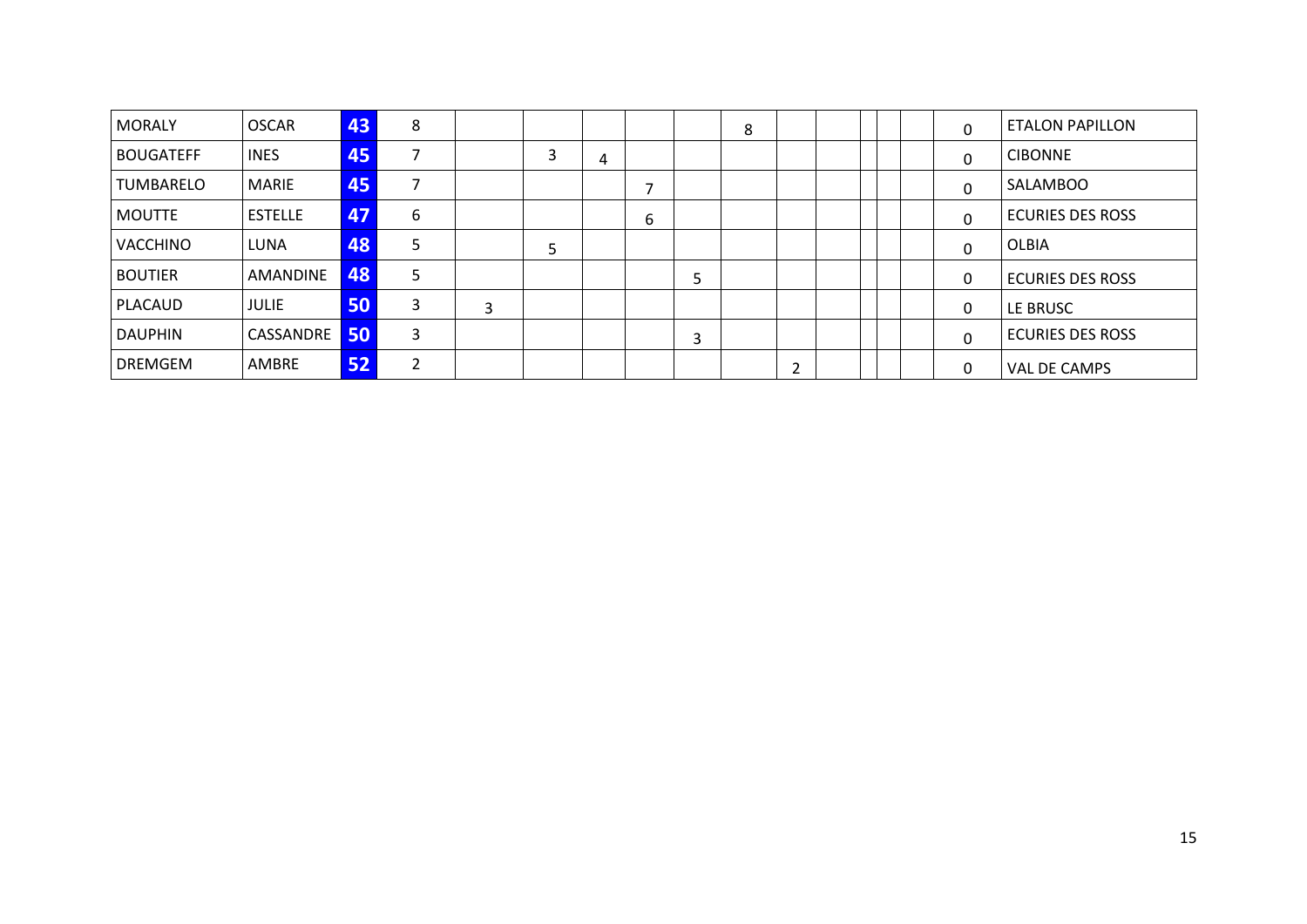#### **CLASSEMENT EPREUVE 95 cm**

| <b>NOMS</b>    | <b>Prénom</b>   | <b>Clt</b>       | <b>POINTS</b> | $26 -$ | $17 -$ | $12 -$ | $30-$ | $27 -$ | $20 -$ | $03 -$ | 08- |  | <b>COEFF</b> | <b>CLUB</b>         |
|----------------|-----------------|------------------|---------------|--------|--------|--------|-------|--------|--------|--------|-----|--|--------------|---------------------|
|                |                 |                  |               | sept   | oct    | déc    | janv  | févr   | mars   | avr    | mai |  |              |                     |
| <b>VOZELLE</b> | <b>CHLOE</b>    | 1                | 153           | 16     | 21     | 21     | 15    | 21     | 21     | 17     | 21  |  | $\mathbf 0$  | <b>CIBONNE</b>      |
| PHILIATREAU    | <b>CLARA</b>    | $\overline{2}$   | 152           | 19     | 17     | 19     | 21    | 19     | 17     | 21     | 19  |  | $\mathbf 0$  | <b>OLBIA</b>        |
| SIHLE WISSEL   | <b>HANNAH</b>   | 3                | 93            | 14     |        |        | 13    | 17     | 19     | 16     | 14  |  | $\mathbf 0$  | <b>OLBIA</b>        |
| <b>FARUGIA</b> | CAROLINE        | 4                | 92            | 15     | 16     | 14     |       |        | 18     | 14     | 15  |  | $\mathbf 0$  | <b>CIBONNE</b>      |
| <b>PAYET</b>   | <b>NOEMIE</b>   | 5                | 64            | 18     | 15     | 15     |       | 16     |        |        |     |  | 0            | <b>OLBIA</b>        |
| SPARAPAN       | <b>FANNY</b>    | $6 \overline{6}$ | 48            |        |        | 16     |       |        |        | 15     | 17  |  | 0            | <b>CIBONNE</b>      |
| KILLIAN        | <b>JULIE</b>    | $\overline{7}$   | 38            |        | 19     |        | 19    |        |        |        |     |  | $\Omega$     | <b>CIBONNE</b>      |
| LEDU           | <b>MARIE</b>    | 8                | 36            |        | 18     | 18     |       |        |        |        |     |  | $\mathbf 0$  | SALAMBOO            |
| <b>MAGNAN</b>  | <b>ALICE</b>    | 9                | 35            |        |        | 17     |       |        |        |        | 18  |  | $\mathbf{0}$ | <b>CIBONNE</b>      |
| <b>FORNIER</b> | <b>CELESTE</b>  | <b>10</b>        | 34            |        |        |        | 16    |        |        | 18     |     |  | $\mathbf 0$  | E DES ROSS          |
| <b>LACROIX</b> | <b>TYPHAINE</b> | 11               | 29            |        |        |        | 14    | 15     |        |        |     |  | $\mathbf{0}$ | E DES ROSS          |
| SIKLI DALIBERI | <b>SOPHIA</b>   | <b>12</b>        | 21            | 21     |        |        |       |        |        |        |     |  | $\mathbf 0$  | <b>OLBIA</b>        |
| <b>MICHEL</b>  | <b>JULIE</b>    | 13               | 19            |        |        |        |       |        |        | 19     |     |  | $\mathbf 0$  | <b>VAL DE CAMPS</b> |
| <b>MERLE</b>   | LOU ANN         | 14               | 18            |        |        |        | 18    |        |        |        |     |  | $\mathbf 0$  | E DES ROSS          |
| <b>LECOIS</b>  | <b>KARINE</b>   | 14               | 18            |        |        |        |       | 18     |        |        |     |  | $\mathbf 0$  | E DES ROSS          |
| CORDOVANA      | <b>TESS</b>     | <b>16</b>        | 17            | 17     |        |        |       |        |        |        |     |  | $\mathbf 0$  | <b>OLBIA</b>        |
| COLLOMP        | <b>ELEANIC</b>  | <b>16</b>        | 17            |        |        |        | 17    |        |        |        |     |  | $\mathbf{0}$ | E DES ROSS          |
| MAILLARD       | <b>OCEANE</b>   | 18               | 16            |        |        |        |       |        |        |        | 16  |  | $\mathbf 0$  |                     |
| LOSH           | AMELIE          | 19               | 13            |        |        |        |       |        |        | 13     |     |  | $\mathbf 0$  | VAL DE CAMPS        |
| <b>DREMGEM</b> | AMBRE           | 20               | 12            |        |        |        |       |        |        | 12     |     |  | $\mathbf 0$  | VAL DE CAMPS        |